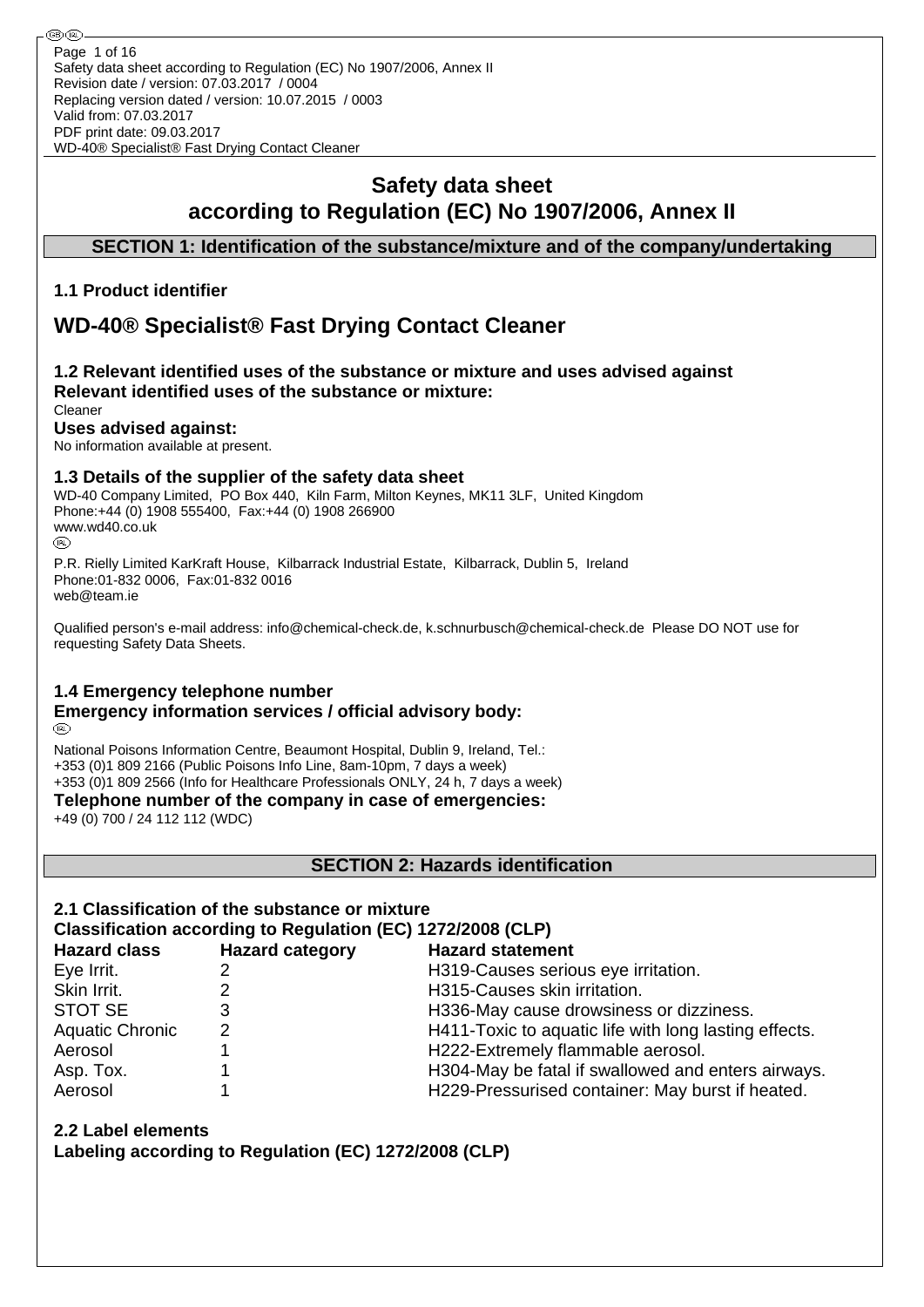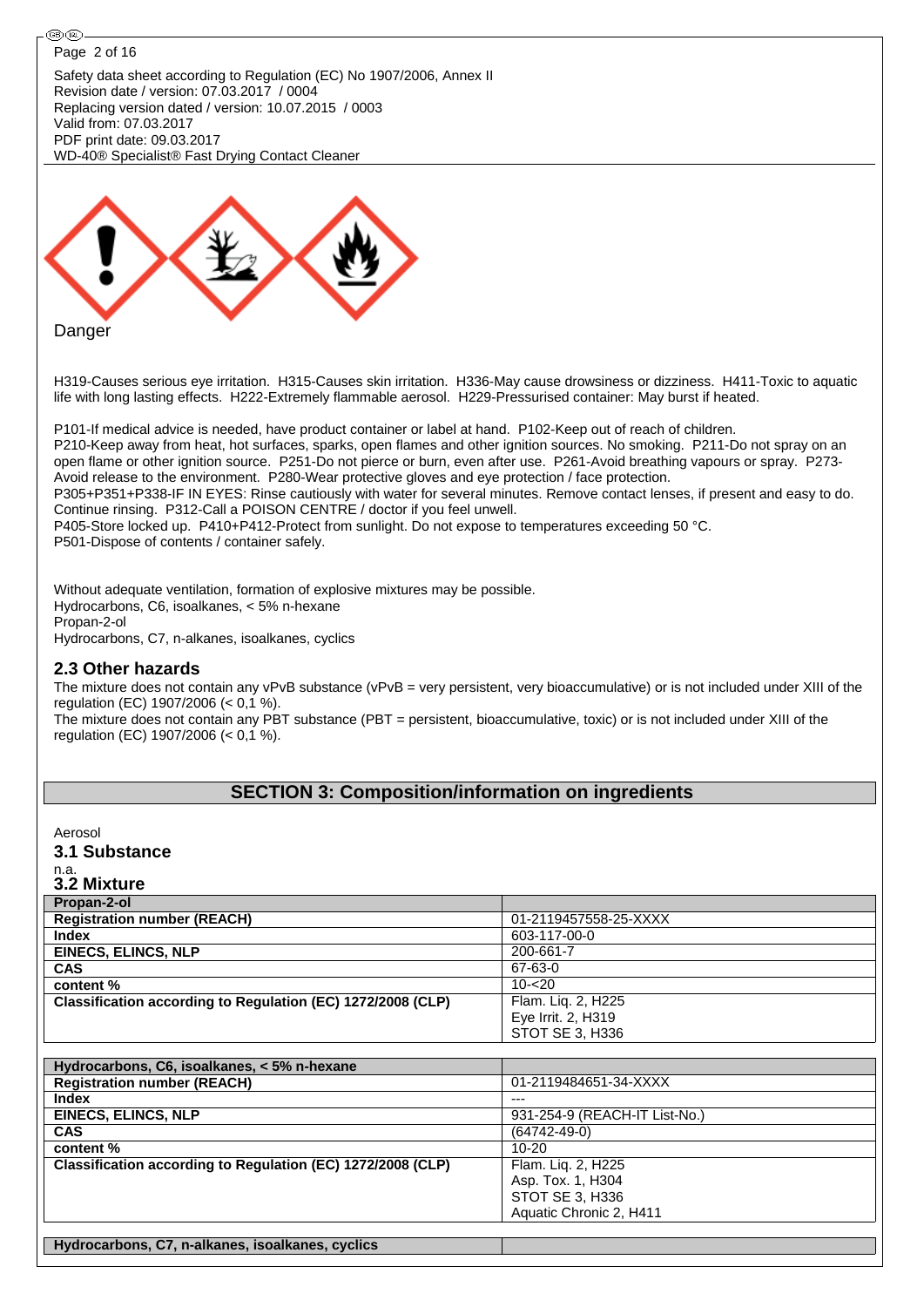| <b>Registration number (REACH)</b>                          | 01-2119475515-33-XXXX         |
|-------------------------------------------------------------|-------------------------------|
| <b>Index</b>                                                | $--$                          |
| <b>EINECS, ELINCS, NLP</b>                                  | 927-510-4 (REACH-IT List-No.) |
| <b>CAS</b>                                                  | $--$                          |
| content %                                                   | $5 - 15$                      |
| Classification according to Regulation (EC) 1272/2008 (CLP) | Flam. Lig. 2, H225            |
|                                                             | Asp. Tox. 1, H304             |
|                                                             | Skin Irrit. 2, H315           |
|                                                             | STOT SE 3, H336               |
|                                                             | Aquatic Chronic 2. H411       |

For the text of the H-phrases and classification codes (GHS/CLP), see Section 16.

The substances named in this section are given with their actual, appropriate classification!

For substances that are listed in appendix VI, table 3.1/3.2 of the regulation (EC) no. 1272/2008 (CLP regulation) this means that all notes that may be given here for the named classification have been taken into account.

### **SECTION 4: First aid measures**

### **4.1 Description of first aid measures**

#### **Inhalation**

Remove person from danger area.

Supply person with fresh air and consult doctor according to symptoms.

If the person is unconscious, place in a stable side position and consult a doctor.

#### **Skin contact**

Remove polluted, soaked clothing immediately, wash thoroughly with plenty of water and soap, in case of irritation of the skin (flare), consult a doctor.

#### **Eye contact**

Remove contact lenses.

Wash thoroughly for several minutes using copious water. Seek medical help if necessary.

#### **Ingestion**

Typically no exposure pathway.

Rinse the mouth thoroughly with water.

Do not induce vomiting - give copious water to drink. Consult doctor immediately.

Danger of aspiration

### In case of vomiting, keep head low so that the stomach content does not reach the lungs.

### **4.2 Most important symptoms and effects, both acute and delayed**

Irritation of the eyes Irritation of the respiratory tract Coughing Headaches Dizziness Effects/damages the central nervous system Unconsciousness With long-term contact: Drying of the skin. Dermatitis (skin inflammation) Ingestion: Nausea Vomiting Danger of aspiration Oedema of the lungs chemical pneumonitis (condition similar to pneumonia) Other dangerous properties cannot be ruled out. In certain cases, the symptoms of poisoning may only appear after an extended period / after several hours. **4.3 Indication of any immediate medical attention and special treatment needed**

# Gastric lavage (stomach washing) only under endotracheal intubation.

Subsequent observation for pneumonia and pulmonary oedema. Pulmonary oedema prophylaxis

## **SECTION 5: Firefighting measures**

**5.1 Extinguishing media Suitable extinguishing media** CO2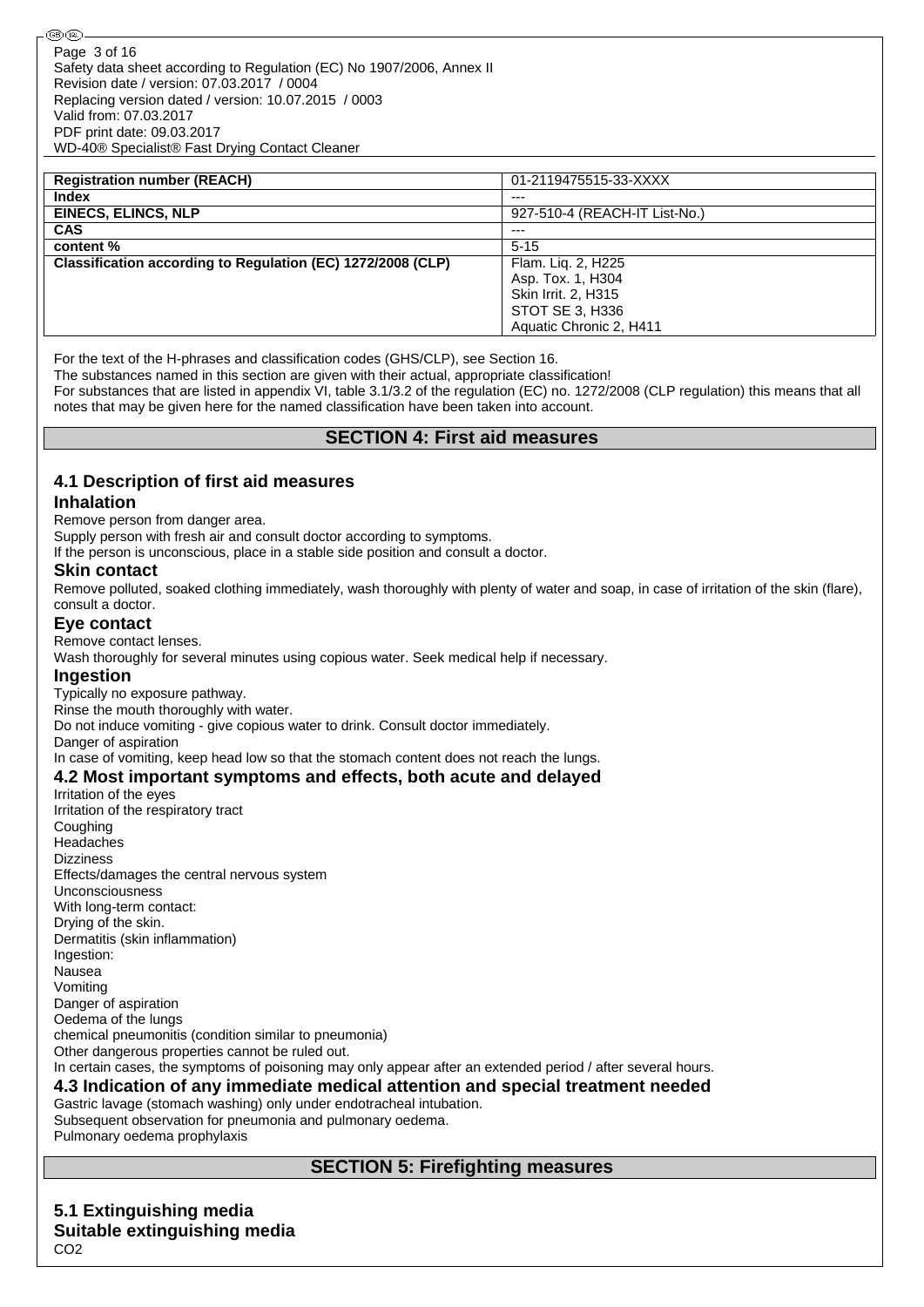Safety data sheet according to Regulation (EC) No 1907/2006, Annex II Revision date / version: 07.03.2017 / 0004 Replacing version dated / version: 10.07.2015 / 0003 Valid from: 07.03.2017 PDF print date: 09.03.2017 WD-40® Specialist® Fast Drying Contact Cleaner Page 4 of 16

#### Extinction powder Water jet spray Alcohol resistant foam

# **Unsuitable extinguishing media**

High volume water jet

### **5.2 Special hazards arising from the substance or mixture**

In case of fire the following can develop: Oxides of carbon Toxic pyrolysis products. Danger of bursting (explosion) when heated Explosive vapour/air mixture

### **5.3 Advice for firefighters**

In case of fire and/or explosion do not breathe fumes. Protective respirator with independent air supply. According to size of fire Full protection, if necessary. Cool container at risk with water. Dispose of contaminated extinction water according to official regulations.

## **SECTION 6: Accidental release measures**

### **6.1 Personal precautions, protective equipment and emergency procedures**

Remove possible causes of ignition - do not smoke.

Ensure sufficient supply of air.

Avoid inhalation, and contact with eyes or skin.

If applicable, caution - risk of slipping.

### **6.2 Environmental precautions**

Prevent penetration into drains, cellars, working pits or other places in which accumulation could be hazardous.

Prevent surface and ground-water infiltration, as well as ground penetration.

### If accidental entry into drainage system occurs, inform responsible authorities.

### **6.3 Methods and material for containment and cleaning up**

If spray or gas escapes, ensure ample fresh air is available.

Without adequate ventilation, formation of explosive mixtures may be possible. Active substance:

Soak up with absorbent material (e.g. universal binding agent, sand, diatomaceous earth) and dispose of according to Section 13.

### **6.4 Reference to other sections**

For personal protective equipment see Section 8 and for disposal instructions see Section 13.

## **SECTION 7: Handling and storage**

In addition to information given in this section, relevant information can also be found in section 8 and 6.1.

### **7.1 Precautions for safe handling**

### **7.1.1 General recommendations**

Ensure good ventilation.

Avoid inhalation of the vapours.

Avoid contact with eyes or skin.

Keep away from sources of ignition - Do not smoke.

Take measures against electrostatic charging, if appropriate.

Do not use on hot surfaces.

Eating, drinking, smoking, as well as food-storage, is prohibited in work-room.

Observe directions on label and instructions for use.

Use working methods according to operating instructions.

### **7.1.2 Notes on general hygiene measures at the workplace**

General hygiene measures for the handling of chemicals are applicable.

Wash hands before breaks and at end of work.

Keep away from food, drink and animal feedingstuffs.

Remove contaminated clothing and protective equipment before entering areas in which food is consumed.

### **7.2 Conditions for safe storage, including any incompatibilities**

Keep out of access to unauthorised individuals.

Not to be stored in gangways or stair wells.

Store product closed and only in original packing.

Do not store with flammable or self-igniting materials.

Observe special regulations for aerosols!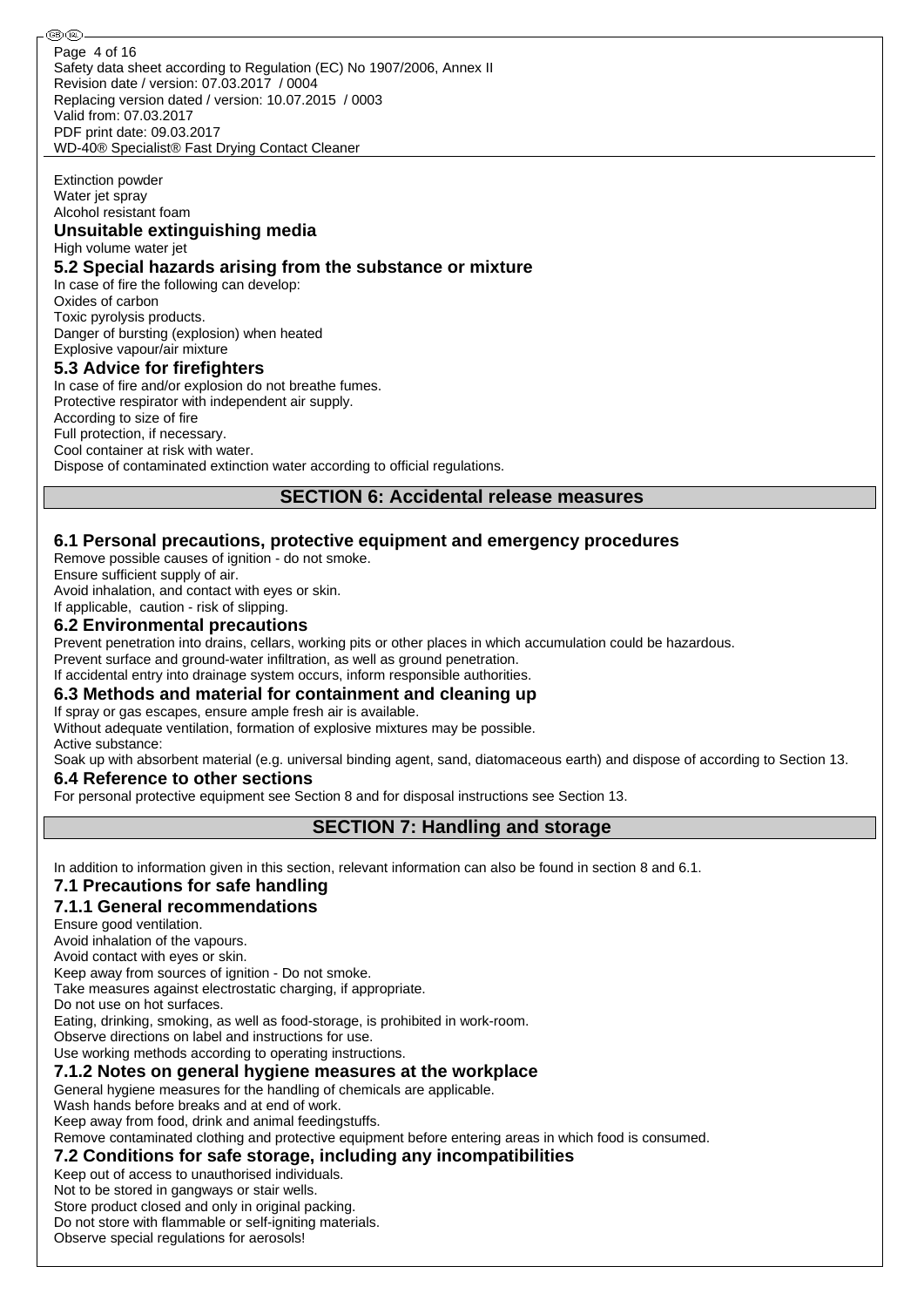Safety data sheet according to Regulation (EC) No 1907/2006, Annex II Revision date / version: 07.03.2017 / 0004 Replacing version dated / version: 10.07.2015 / 0003 Valid from: 07.03.2017 PDF print date: 09.03.2017 WD-40® Specialist® Fast Drying Contact Cleaner Page 5 of 16

Store cool.

Keep protected from direct sunlight and temperatures over 50°C. Store in a well ventilated place. Observe special storage conditions.

### **7.3 Specific end use(s)**

No information available at present.

### **SECTION 8: Exposure controls/personal protection**

### **8.1 Control parameters**

Workplace exposure limit (WEL) of the total hydrocarbon solvent content of the mixture (RCP method according to EH40): 800 mg/m3

| ⊛<br><b>Chemical Name</b>                   | Propan-2-ol                |                                                                               |                                     |                | Content %:10-<br>$20$ |
|---------------------------------------------|----------------------------|-------------------------------------------------------------------------------|-------------------------------------|----------------|-----------------------|
| WEL-TWA: 400 ppm (999 mg/m3)                |                            | WEL-STEL: 500 ppm (1250 mg/m3)                                                |                                     | $---$          |                       |
| Monitoring procedures:                      |                            | Compur - KITA-122 SA(C) (549 277)                                             |                                     |                |                       |
|                                             |                            | Compur - KITA-150 U (550 382)                                                 |                                     |                |                       |
|                                             |                            | Draeger - Alcohol 25/a i-Propanol (81 01 631)                                 |                                     |                |                       |
|                                             |                            | DFG (D) (Loesungsmittelgemische), DFG (E) (Solvent mixtures 6) - 1998, 2002 - |                                     |                |                       |
|                                             |                            | EU project BC/CEN/ENTR/000/2002-16 card 66-3 (2004)                           |                                     |                |                       |
|                                             |                            | Draeger - Alcohol 100/a (CH 29 701)                                           |                                     |                |                       |
| BMGV:<br>$\overline{a}$                     |                            |                                                                               | Other information:                  | $\overline{a}$ |                       |
| (FR)<br><b>Chemical Name</b>                | Propan-2-ol                |                                                                               |                                     |                | Content %:10-<br>$20$ |
| OELV-8h: 200 ppm                            |                            | OELV-15min:<br>400 ppm                                                        |                                     | $---$          |                       |
| Monitoring procedures:                      | $\overline{\phantom{a}}$   | Compur - KITA-122 SA(C) (549 277)                                             |                                     |                |                       |
|                                             |                            | Compur - KITA-150 U (550 382)                                                 |                                     |                |                       |
|                                             |                            | Draeger - Alcohol 25/a i-Propanol (81 01 631)                                 |                                     |                |                       |
|                                             |                            | DFG (D) (Loesungsmittelgemische), DFG (E) (Solvent mixtures 6) - 1998, 2002 - |                                     |                |                       |
|                                             |                            | EU project BC/CEN/ENTR/000/2002-16 card 66-3 (2004)                           |                                     |                |                       |
|                                             |                            | Draeger - Alcohol 100/a (CH 29 701)                                           |                                     |                |                       |
| 40 mg/l (acetone, U, d) (ACGIH-BEI)<br>BLV: |                            |                                                                               | Other information:                  | Sk             |                       |
| ⊛                                           |                            |                                                                               |                                     |                | Content %:10-         |
| <b>Chemical Name</b>                        |                            | Hydrocarbons, C6, isoalkanes, < 5% n-hexane                                   |                                     |                | 20                    |
| WEL-TWA: 800 mg/m3                          |                            | WEL-STEL: ---                                                                 |                                     | $---$          |                       |
| Monitoring procedures:                      | $\overline{\phantom{a}}$   | Draeger - Hydrocarbons 2/a (81 03 581)                                        |                                     |                |                       |
|                                             |                            | Draeger - Hydrocarbons 0,1%/c (81 03 571)                                     |                                     |                |                       |
|                                             |                            | Compur - KITA-187 S (551 174)                                                 |                                     |                |                       |
| <b>BMGV: ---</b>                            |                            |                                                                               | Other information:<br>method, EH40) |                | (WEL acc. to RCP-     |
| ⊛<br><b>Chemical Name</b>                   |                            | Hydrocarbons, C6, isoalkanes, < 5% n-hexane                                   |                                     |                | Content %:10-<br>20   |
| OELV-8h:<br>1200 mg/m3 (AGW)                |                            | OELV-15min:<br>$2(II)$ (AGW)                                                  |                                     | ---            |                       |
| Monitoring procedures:                      |                            | Draeger - Hydrocarbons 2/a (81 03 581)                                        |                                     |                |                       |
|                                             |                            | Draeger - Hydrocarbons 0,1%/c (81 03 571)                                     |                                     |                |                       |
|                                             |                            | Compur - KITA-187 S (551 174)                                                 |                                     |                |                       |
| BLV:<br>$\overline{a}$                      |                            |                                                                               | Other information:                  | $\cdots$       |                       |
| <sup>5</sup> Chemical Name                  |                            | Hydrocarbons, C7, n-alkanes, isoalkanes, cyclics                              |                                     |                | Content %:5-15        |
| WEL-TWA: 800 mg/m3                          |                            | WEL-STEL: ---                                                                 |                                     | $---$          |                       |
| Monitoring procedures:                      |                            | Draeger - Hydrocarbons 2/a (81 03 581)                                        |                                     |                |                       |
|                                             |                            | Draeger - Hydrocarbons 0,1%/c (81 03 571)                                     |                                     |                |                       |
|                                             |                            | Compur - KITA-187 S (551 174)                                                 |                                     |                |                       |
| BMGV:                                       |                            |                                                                               | Other information:                  |                | (WEL acc. to RCP-     |
|                                             |                            |                                                                               | method, EH40)                       |                |                       |
| <b>Chemical Name</b><br>(BL)                |                            | Hydrocarbons, C7, n-alkanes, isoalkanes, cyclics                              |                                     |                | Content %:5-15        |
| OELV-8h:<br>1200 mg/m3 (AGW)                |                            | OELV-15min:<br>$2(III)$ (AGW)                                                 |                                     | ---            |                       |
| Monitoring procedures:                      |                            | Draeger - Hydrocarbons 2/a (81 03 581)                                        |                                     |                |                       |
|                                             |                            | Draeger - Hydrocarbons 0,1%/c (81 03 571)                                     |                                     |                |                       |
|                                             |                            | Compur - KITA-187 S (551 174)                                                 |                                     |                |                       |
| BLV:<br>$\overline{a}$                      |                            |                                                                               | Other information:                  | $---$          |                       |
| ⊛<br><b>Chemical Name</b>                   | Petroleum gases, liquified |                                                                               |                                     |                | Content %:            |
|                                             |                            |                                                                               |                                     |                |                       |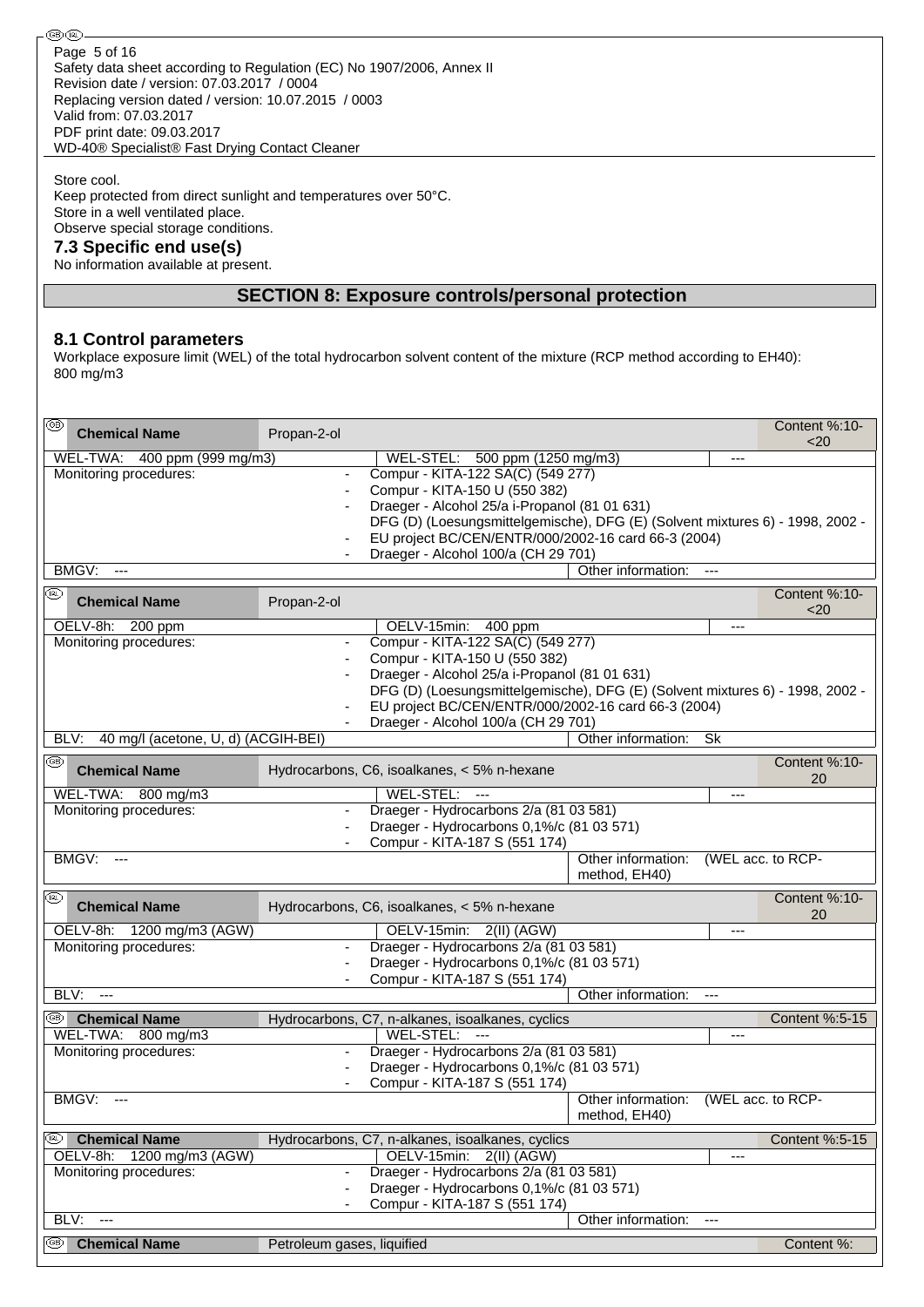| = Substances known to be toxic for reproduction, Cat. 1A or 1B. Sk = can be absorbed through skin. Asphx = asphyxiant. Sen =<br>Respiratory sensitizer. BOELV = Binding Occupational Exposure Limit Values. IOELV = Indicative Occupational Exposure Limit<br>Values.<br>Propan-2-ol |                                                         |                                |                            |                        |                |                |  |  |  |
|--------------------------------------------------------------------------------------------------------------------------------------------------------------------------------------------------------------------------------------------------------------------------------------|---------------------------------------------------------|--------------------------------|----------------------------|------------------------|----------------|----------------|--|--|--|
| Area of application                                                                                                                                                                                                                                                                  | <b>Exposure route /</b>                                 | <b>Effect on health</b>        | <b>Descripto</b>           | Value                  | <b>Unit</b>    | <b>Note</b>    |  |  |  |
|                                                                                                                                                                                                                                                                                      | <b>Environmental</b><br>compartment                     |                                | r                          |                        |                |                |  |  |  |
|                                                                                                                                                                                                                                                                                      | Environment - freshwater                                |                                | <b>PNEC</b>                | 140,9                  | mg/l           |                |  |  |  |
|                                                                                                                                                                                                                                                                                      | Environment - marine<br>Environment - sediment,         |                                | <b>PNEC</b><br><b>PNEC</b> | 140,9<br>552           | mg/l           |                |  |  |  |
|                                                                                                                                                                                                                                                                                      | freshwater                                              |                                |                            |                        | mg/kg          |                |  |  |  |
|                                                                                                                                                                                                                                                                                      |                                                         |                                | PNEC                       | 552                    | mg/kg          |                |  |  |  |
|                                                                                                                                                                                                                                                                                      | Environment - sediment,                                 |                                |                            |                        |                |                |  |  |  |
|                                                                                                                                                                                                                                                                                      | marine                                                  |                                |                            |                        |                |                |  |  |  |
|                                                                                                                                                                                                                                                                                      | Environment - soil                                      |                                | <b>PNEC</b>                | 28                     | mg/kg          |                |  |  |  |
|                                                                                                                                                                                                                                                                                      | Environment - sewage<br>treatment plant                 |                                | <b>PNEC</b>                | 2251                   | mg/l           |                |  |  |  |
| Consumer                                                                                                                                                                                                                                                                             | Human - dermal                                          | Long term                      | <b>DNEL</b>                | 319                    | mg/kg          | (1 d)          |  |  |  |
| Consumer                                                                                                                                                                                                                                                                             | Human - inhalation                                      | Long term                      | <b>DNEL</b>                | 89                     | mg/m3          |                |  |  |  |
| Consumer                                                                                                                                                                                                                                                                             | Human - oral<br>Human - dermal                          | Long term                      | <b>DNEL</b><br><b>DNEL</b> | $\overline{26}$<br>888 | mg/kg          | (1 d)<br>(1 d) |  |  |  |
| Workers / employees<br>Workers / employees                                                                                                                                                                                                                                           | Human - inhalation                                      | Long term<br>Long term         | <b>DNEL</b>                | 500                    | mg/kg<br>mg/m3 |                |  |  |  |
| Hydrocarbons, C6, isoalkanes, < 5% n-hexane                                                                                                                                                                                                                                          |                                                         |                                |                            |                        |                |                |  |  |  |
| Area of application                                                                                                                                                                                                                                                                  | <b>Exposure route /</b><br>Environmental<br>compartment | <b>Effect on health</b>        | <b>Descripto</b><br>r      | Value                  | <b>Unit</b>    | <b>Note</b>    |  |  |  |
| Consumer                                                                                                                                                                                                                                                                             | Human - dermal                                          | Long term, systemic<br>effects | <b>DNEL</b>                | 1377                   | mg/kg<br>bw/d  |                |  |  |  |
| Consumer                                                                                                                                                                                                                                                                             | Human - oral                                            | Long term, systemic<br>effects | <b>DNEL</b>                | 1301                   | mg/kg<br>bw/d  |                |  |  |  |
| Consumer                                                                                                                                                                                                                                                                             | Human - inhalation                                      | Long term, systemic<br>effects | <b>DNEL</b>                | 1131                   | mg/m3          |                |  |  |  |
| Workers / employees                                                                                                                                                                                                                                                                  | Human - dermal                                          | Long term, systemic<br>effects | <b>DNEL</b>                | 13964                  | mg/kg<br>bw/d  |                |  |  |  |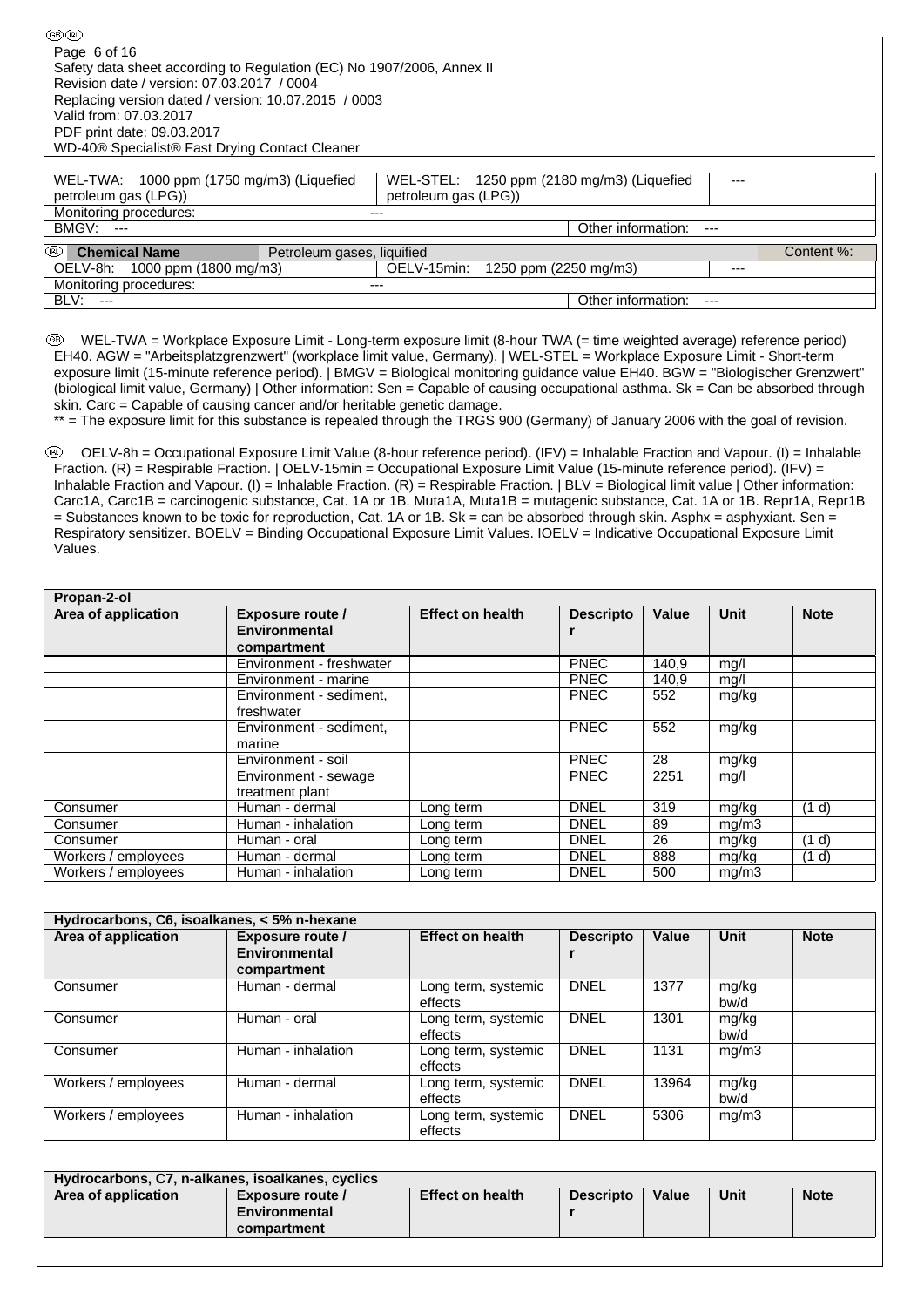| Consumer            | Human - oral       | Long term, systemic<br>effects | <b>DNEL</b> | 149  | mg/kg<br>bw/day |  |
|---------------------|--------------------|--------------------------------|-------------|------|-----------------|--|
| Consumer            | Human - dermal     | Long term, systemic<br>effects | <b>DNEL</b> | 149  | mg/kg<br>bw/day |  |
| Consumer            | Human - inhalation | Long term, systemic<br>effects | <b>DNEL</b> | 447  | mq/m3           |  |
| Workers / employees | Human - dermal     | Long term, systemic<br>effects | <b>DNEL</b> | 300  | mg/kg<br>bw/dav |  |
| Workers / employees | Human - inhalation | Long term, systemic<br>effects | DNEL        | 2085 | mq/m3           |  |

## **8.2 Exposure controls**

## **8.2.1 Appropriate engineering controls**

Ensure good ventilation. This can be achieved by local suction or general air extraction.

If this is insufficient to maintain the concentration under the WEL or AGW values, suitable breathing protection should be worn. Applies only if maximum permissible exposure values are listed here.

Suitable assessment methods for reviewing the effectiveness of protection measures adopted include metrological and nonmetrological investigative techniques.

These are specified by e.g. EN 14042.

EN 14042 "Workplace atmospheres. Guide for the application and use of procedures for the assessment of exposure to chemical and biological agents".

### **8.2.2 Individual protection measures, such as personal protective equipment**

General hygiene measures for the handling of chemicals are applicable.

Wash hands before breaks and at end of work.

Keep away from food, drink and animal feedingstuffs.

Remove contaminated clothing and protective equipment before entering areas in which food is consumed.

Eye/face protection: With danger of contact with eyes. Tight fitting protective goggles with side protection (EN 166).

Skin protection - Hand protection: Normally not necessary. with long-term contact: If applicable

Protective nitrile gloves (EN 374) Minimum layer thickness in mm:

0,4 Permeation time (penetration time) in minutes:

> 480

The breakthrough times determined in accordance with EN 374 Part 3 were not obtained under practical conditions. The recommended maximum wearing time is 50% of breakthrough time. Protective Viton® / fluoroelastomer gloves (EN 374) Protective hand cream recommended.

Skin protection - Other: Protective working garments (e.g. safety shoes EN ISO 20345, long-sleeved protective working garments).

Respiratory protection: Normally not necessary. If OES or MEL is exceeded. Filter A2 P2 (EN 14387), code colour brown, white At high concentrations: Respiratory protection appliance (insulation device) (e.g. EN 137 or EN 138) Observe wearing time limitations for respiratory protection equipment.

Thermal hazards: Not applicable

Additional information on hand protection - No tests have been performed. In the case of mixtures, the selection has been made according to the knowledge available and the information about the contents. Selection of materials derived from glove manufacturer's indications. Final selection of glove material must be made taking the breakthrough times, permeation rates and degradation into account. Selection of a suitable glove depends not only on the material but also on other quality characteristics and varies from manufacturer to manufacturer.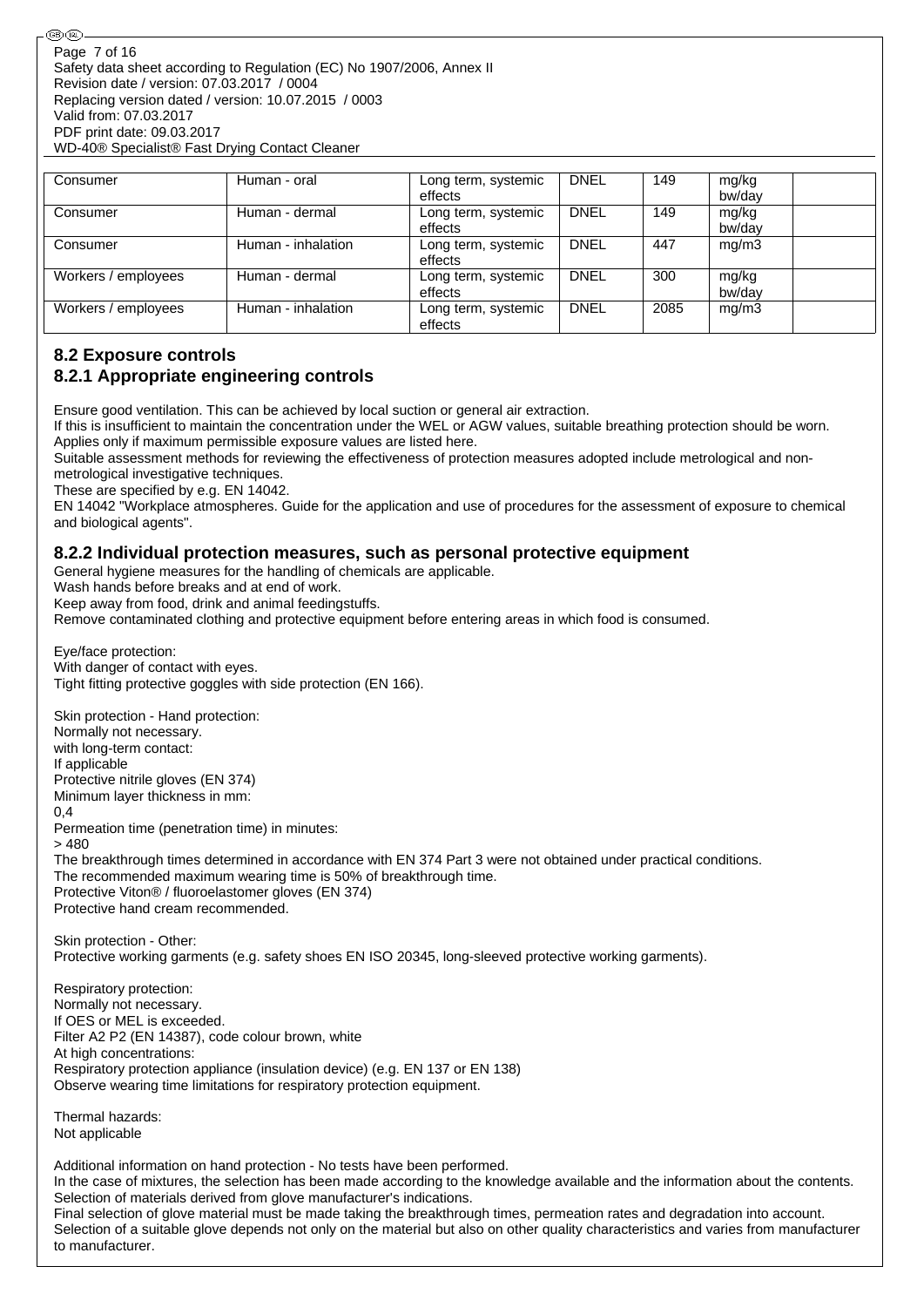In the case of mixtures, the resistance of glove materials cannot be predicted and must therefore be tested before use. The exact breakthrough time of the glove material can be requested from the protective glove manufacturer and must be observed.

### **8.2.3 Environmental exposure controls**

No information available at present.

®0බ

### **SECTION 9: Physical and chemical properties**

### **9.1 Information on basic physical and chemical properties**

Physical state: <br>
Colour: Colour: Colour: Colour: Clear Colour: Colour: Clear Colour: Colour: Colourless Colourless (2001)<br>Colour: Colour: Colourless (2001)<br>Colour: Colour: Colourless (2002) Odour threshold: pH-value:<br>
Melting point/freezing point:<br>
Melting point/freezing point:<br>
Mot determined Melting point/freezing point: Initial boiling point and boiling range: n.a. Flash point: n.a. Evaporation rate: Not determined Flammability (solid, gas): Not determined Lower explosive limit:  $0.8$  Vol-% Upper explosive limit:<br>
Vapour pressure: Not determined<br>
Vapour pressure: Not determined Vapour pressure: Vapour density (air = 1): Not determined Density: 0,602 g/ml Bulk density: Not determined Solubility(ies): Not determined Water solubility:<br>
Partition coefficient (n-octanol/water):<br>
Partition coefficient (n-octanol/water):<br>
Partition coefficient (n-octanol/water): Partition coefficient (n-octanol/water):<br>Auto-ignition temperature: Not determined<br>Not determined Auto-ignition temperature: Decomposition temperature: Not determined Viscosity:  $\sim$  20 cSt (25°C)<br>Explosive properties:  $\sim$  20 cSt (25°C)

# Oxidising properties: No **9.2 Other information**

Fat solubility / solvent:<br>
Conductivity:<br>
Not determined Surface tension: Solvents content: Not determined

Hydrocarbons<br>Not determined Product is not explosive. Possible build up of explosive/highly flammable vapour/air mixture. Not determined

### **SECTION 10: Stability and reactivity**

Not determined<br>Not determined

### **10.1 Reactivity**

The product has not been tested.

#### **10.2 Chemical stability**

Stable with proper storage and handling.

## **10.3 Possibility of hazardous reactions**

No decomposition if used as intended.

### **10.4 Conditions to avoid**

Heating, open flame, ignition sources Pressure increase will result in danger of bursting.

#### **10.5 Incompatible materials**

Avoid contact with strong oxidizing agents.

### **10.6 Hazardous decomposition products**

No decomposition when used as directed.

### **SECTION 11: Toxicological information**

### **11.1 Information on toxicological effects**

Possibly more information on health effects, see Section 2.1 (classification). **WD-40® Specialist® Fast Drying Contact Cleaner**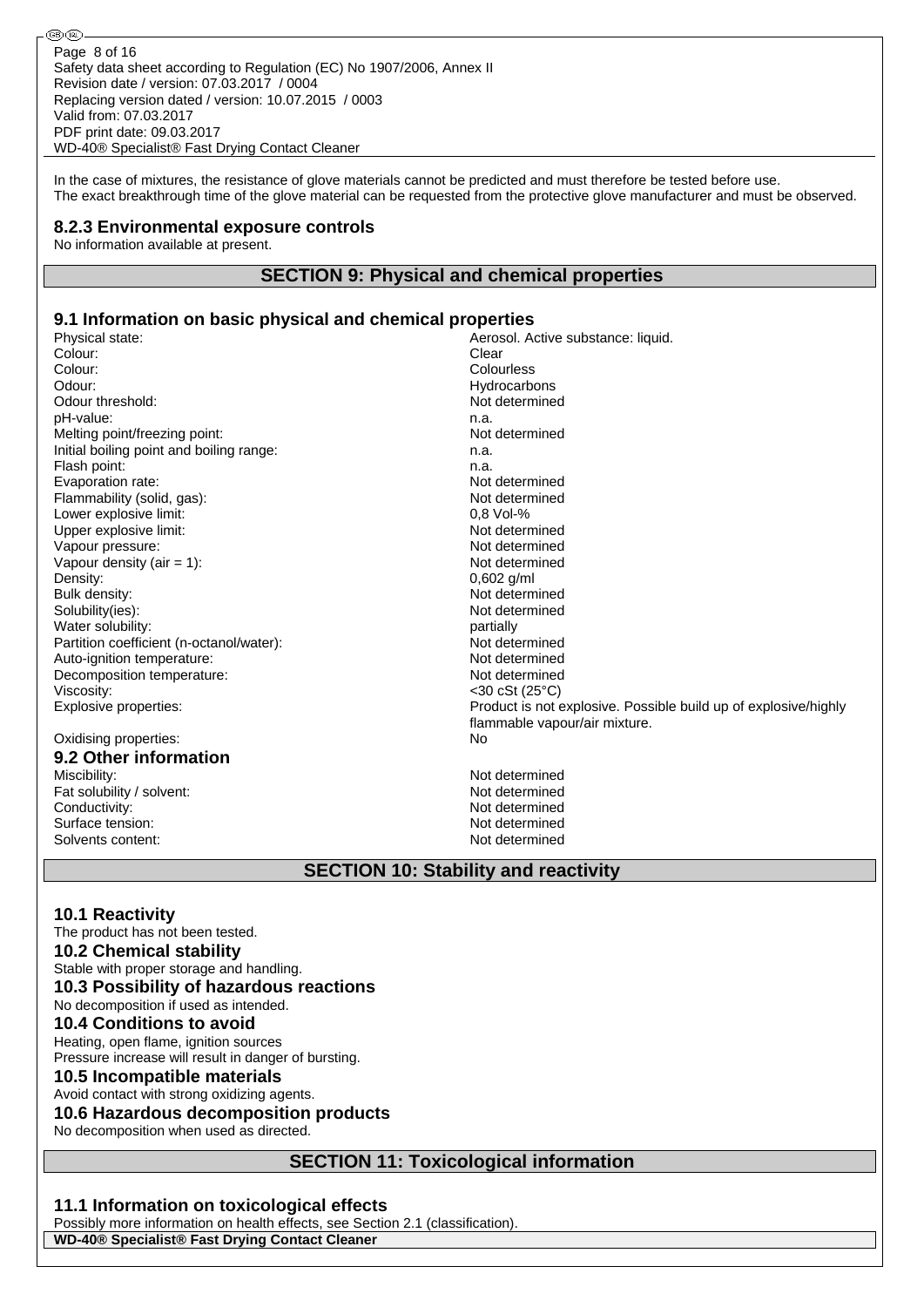Safety data sheet according to Regulation (EC) No 1907/2006, Annex II Revision date / version: 07.03.2017 / 0004 Replacing version dated / version: 10.07.2015 / 0003 Valid from: 07.03.2017 PDF print date: 09.03.2017 WD-40® Specialist® Fast Drying Contact Cleaner Page 9 of 16

…<br>④ 4D-

Acute toxicity, by dermal

route:

| <b>Toxicity / effect</b>         | <b>Endpoint</b> | Value | <b>Unit</b> | Organism | <b>Test method</b> | <b>Notes</b>   |
|----------------------------------|-----------------|-------|-------------|----------|--------------------|----------------|
| Acute toxicity, by oral route:   |                 |       |             |          |                    | n.d.a.         |
| Acute toxicity, by dermal        |                 |       |             |          |                    | n.d.a.         |
| route:                           |                 |       |             |          |                    |                |
| Acute toxicity, by inhalation:   |                 |       |             |          |                    | n.d.a.         |
| Skin corrosion/irritation:       |                 |       |             |          |                    | n.d.a.         |
| Serious eye                      |                 |       |             |          |                    | n.d.a.         |
| damage/irritation:               |                 |       |             |          |                    |                |
| Respiratory or skin              |                 |       |             |          |                    | n.d.a.         |
| sensitisation:                   |                 |       |             |          |                    |                |
| Germ cell mutagenicity:          |                 |       |             |          |                    | n.d.a.         |
| Carcinogenicity:                 |                 |       |             |          |                    | n.d.a.         |
| Reproductive toxicity:           |                 |       |             |          |                    | n.d.a.         |
| Specific target organ toxicity - |                 |       |             |          |                    | n.d.a.         |
| single exposure (STOT-SE):       |                 |       |             |          |                    |                |
| Specific target organ toxicity - |                 |       |             |          |                    | n.d.a.         |
| repeated exposure (STOT-         |                 |       |             |          |                    |                |
| $RE)$ :                          |                 |       |             |          |                    |                |
| Aspiration hazard:               |                 |       |             |          |                    | n.d.a.         |
| Symptoms:                        |                 |       |             |          |                    | n.d.a.         |
| Other information:               |                 |       |             |          |                    | Classification |
|                                  |                 |       |             |          |                    | according to   |
|                                  |                 |       |             |          |                    | calculation    |
|                                  |                 |       |             |          |                    | procedure.     |

| Propan-2-ol                                 |                 |                 |             |                  |                       |                   |
|---------------------------------------------|-----------------|-----------------|-------------|------------------|-----------------------|-------------------|
| <b>Toxicity / effect</b>                    | <b>Endpoint</b> | Value           | <b>Unit</b> | Organism         | <b>Test method</b>    | <b>Notes</b>      |
| Acute toxicity, by oral route:              | <b>LD50</b>     | 4570-5840       | mg/kg       | Rat              | OECD 401 (Acute       |                   |
|                                             |                 |                 |             |                  | Oral Toxicity)        |                   |
| Acute toxicity, by dermal                   | LD50            | 13900           | mg/kg       | Rabbit           | OECD 402 (Acute       |                   |
| route:                                      |                 |                 |             |                  | Dermal Toxicity)      |                   |
| Acute toxicity, by inhalation:              | LC50            | $\overline{30}$ | mg/l/4h     | $\overline{Rat}$ |                       |                   |
| Skin corrosion/irritation:                  |                 |                 |             | Rabbit           | OECD 404 (Acute       | Not irritant      |
|                                             |                 |                 |             |                  | Dermal                |                   |
|                                             |                 |                 |             |                  | Irritation/Corrosion) |                   |
| Serious eye                                 |                 |                 |             | Rabbit           | OECD 405 (Acute       | Eye Irrit. 2      |
| damage/irritation:                          |                 |                 |             |                  | Eye                   |                   |
|                                             |                 |                 |             |                  | Irritation/Corrosion) |                   |
| Respiratory or skin                         |                 |                 |             | Guinea pig       | OECD 406 (Skin        | Not sensitizising |
| sensitisation:                              |                 |                 |             |                  | Sensitisation)        |                   |
| Germ cell mutagenicity:                     |                 |                 |             | Salmonella       | (Ames-Test)           | Negative          |
|                                             |                 |                 |             | typhimurium      |                       |                   |
| Carcinogenicity:                            |                 |                 |             |                  |                       | Negative          |
| Reproductive toxicity:                      |                 |                 |             |                  |                       | Negative          |
| Specific target organ toxicity -            |                 |                 |             |                  |                       | Target            |
| repeated exposure (STOT-                    |                 |                 |             |                  |                       | organ(s): liver   |
| RE):                                        |                 |                 |             |                  |                       |                   |
| Symptoms:                                   |                 |                 |             |                  |                       | breathing         |
|                                             |                 |                 |             |                  |                       | difficulties,     |
|                                             |                 |                 |             |                  |                       | unconsciousnes    |
|                                             |                 |                 |             |                  |                       | s, vomiting,      |
|                                             |                 |                 |             |                  |                       | headaches,        |
|                                             |                 |                 |             |                  |                       | fatigue,          |
|                                             |                 |                 |             |                  |                       | dizziness,        |
|                                             |                 |                 |             |                  |                       | nausea            |
| Specific target organ toxicity -            | <b>NOAEL</b>    | 900             | mg/kg       | Rat              | OECD 408 (Repeated    |                   |
| repeated exposure (STOT-                    |                 |                 |             |                  | Dose 90-Day Oral      |                   |
| RE), oral:                                  |                 |                 |             |                  | Toxicity Study in     |                   |
|                                             |                 |                 |             |                  | Rodents)              |                   |
|                                             |                 |                 |             |                  |                       |                   |
| Hydrocarbons, C6, isoalkanes, < 5% n-hexane |                 |                 |             |                  |                       |                   |
| <b>Toxicity / effect</b>                    | <b>Endpoint</b> | Value           | <b>Unit</b> | Organism         | <b>Test method</b>    | <b>Notes</b>      |
| Acute toxicity, by oral route:              | LD50            | >16750          | mg/kg       | Rat              | OECD 401 (Acute       |                   |

LD50 >3350 mg/kg Rabbit OECD 402 (Acute

Oral Toxicity)

Dermal Toxicity)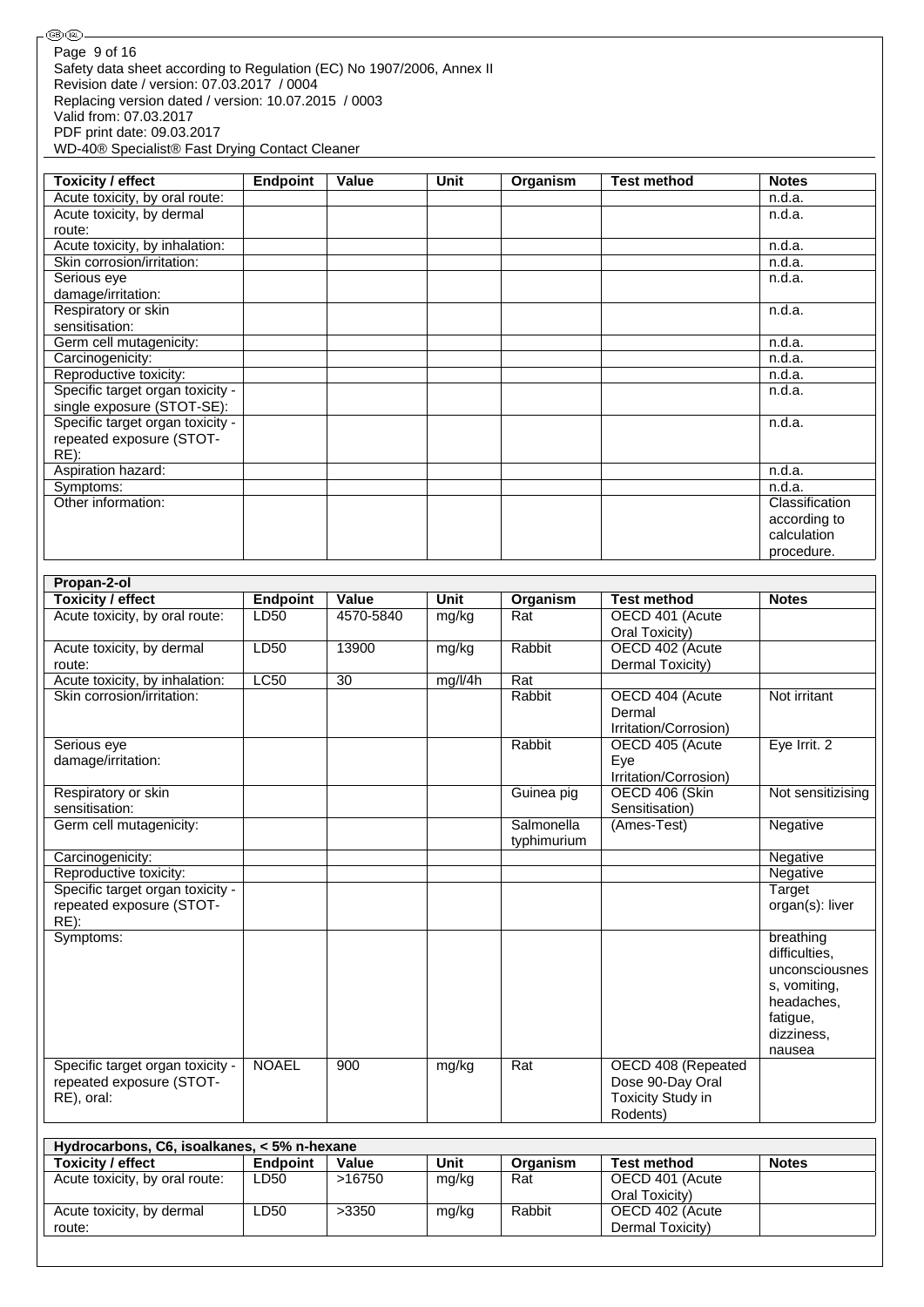| GB) (IRL)                                                                                                                            |  |
|--------------------------------------------------------------------------------------------------------------------------------------|--|
| Page 10 of 16<br>Safety data sheet according to Regulation (EC) No 1907/2006, Annex II<br>Revision date / version: 07.03.2017 / 0004 |  |
| Replacing version dated / version: 10.07.2015 / 0003<br>Valid from: 07.03.2017                                                       |  |
| PDF print date: 09.03.2017<br>WD-40® Specialist® Fast Drying Contact Cleaner                                                         |  |

| Acute toxicity, by inhalation: | <b>LC50</b> | 259 | mg/l/4h | Rat | OECD 403 (Acute<br><b>Inhalation Toxicity)</b> | Vapours                                                                                                                                             |
|--------------------------------|-------------|-----|---------|-----|------------------------------------------------|-----------------------------------------------------------------------------------------------------------------------------------------------------|
| Aspiration hazard:             |             |     |         |     |                                                | Yes                                                                                                                                                 |
| Symptoms:                      |             |     |         |     |                                                | drowsiness,<br>unconsciousnes<br>s.<br>heart/circulatory<br>disorders,<br>headaches,<br>cramps,<br>drowsiness,<br>mucous<br>membrane<br>irritation, |
|                                |             |     |         |     |                                                | dizziness,<br>nausea and<br>vomiting.                                                                                                               |

| Hydrocarbons, C7, n-alkanes, isoalkanes, cyclics |             |        |         |          |                       |              |
|--------------------------------------------------|-------------|--------|---------|----------|-----------------------|--------------|
| <b>Toxicity / effect</b>                         | Endpoint    | Value  | Unit    | Organism | <b>Test method</b>    | <b>Notes</b> |
| Acute toxicity, by oral route:                   | LD50        | >2000  | mg/kg   | Rat      |                       |              |
| Acute toxicity, by oral route:                   | LD50        | >8     | ml/kg   | Rat      | OECD 401 (Acute       |              |
|                                                  |             |        |         |          | Oral Toxicity)        |              |
| Acute toxicity, by dermal                        | LD50        | >2000  | mg/kg   | Rat      |                       |              |
| route:                                           |             |        |         |          |                       |              |
| Acute toxicity, by dermal                        | LD50        | $>=$ 4 | ml/kg   | Rat      | OECD 402 (Acute       |              |
| route:                                           |             |        |         |          | Dermal Toxicity)      |              |
| Acute toxicity, by inhalation:                   | <b>LC50</b> | >23,3  | mg/l/4h | Rat      | OECD 403 (Acute       |              |
|                                                  |             |        |         |          | Inhalation Toxicity)  |              |
| Skin corrosion/irritation:                       |             |        |         | Rabbit   | OECD 404 (Acute       | Irritant     |
|                                                  |             |        |         |          | Dermal                |              |
|                                                  |             |        |         |          | Irritation/Corrosion) |              |
| Aspiration hazard:                               |             |        |         |          |                       | <b>Yes</b>   |
| Symptoms:                                        |             |        |         |          |                       | diarrhoea,   |
|                                                  |             |        |         |          |                       | headaches,   |
|                                                  |             |        |         |          |                       | dizziness,   |
|                                                  |             |        |         |          |                       | nausea and   |
|                                                  |             |        |         |          |                       | vomiting.    |

| Petroleum gases, liquified     |                 |       |      |          |             |              |
|--------------------------------|-----------------|-------|------|----------|-------------|--------------|
| Toxicity / effect              | <b>Endpoint</b> | Value | Unit | Organism | Test method | <b>Notes</b> |
| Acute toxicity, by inhalation: | LC50            | >5    | mg/l |          |             |              |
| Skin corrosion/irritation:     |                 |       |      |          |             | Not irritant |
| Serious eye                    |                 |       |      |          |             | Not irritant |
| damage/irritation:             |                 |       |      |          |             |              |

# **SECTION 12: Ecological information**

Possibly more information on environmental effects, see Section 2.1 (classification).

|                          | WD-40® Specialist® Fast Drying Contact Cleaner |      |       |      |          |                    |                   |  |  |  |
|--------------------------|------------------------------------------------|------|-------|------|----------|--------------------|-------------------|--|--|--|
| <b>Toxicity / effect</b> | <b>Endpoint</b>                                | Time | Value | Unit | Organism | <b>Test method</b> | <b>Notes</b>      |  |  |  |
| 12.1. Toxicity to fish:  |                                                |      |       |      |          |                    | n.d.a.            |  |  |  |
| 12.1. Toxicity to        |                                                |      |       |      |          |                    | n.d.a.            |  |  |  |
| daphnia:                 |                                                |      |       |      |          |                    |                   |  |  |  |
| 12.1. Toxicity to algae: |                                                |      |       |      |          |                    | n.d.a.            |  |  |  |
| 12.2. Persistence and    |                                                |      |       |      |          |                    | Isolate as        |  |  |  |
| degradability:           |                                                |      |       |      |          |                    | much as           |  |  |  |
|                          |                                                |      |       |      |          |                    | possible with     |  |  |  |
|                          |                                                |      |       |      |          |                    | an oil separator. |  |  |  |
| 12.3. Bioaccumulative    |                                                |      |       |      |          |                    | n.d.a.            |  |  |  |
| potential:               |                                                |      |       |      |          |                    |                   |  |  |  |
| 12.4. Mobility in soil:  |                                                |      |       |      |          |                    | n.d.a.            |  |  |  |
| 12.5. Results of PBT     |                                                |      |       |      |          |                    | n.d.a.            |  |  |  |
| and vPvB assessment      |                                                |      |       |      |          |                    |                   |  |  |  |
| 12.6. Other adverse      |                                                |      |       |      |          |                    | n.d.a.            |  |  |  |
| effects:                 |                                                |      |       |      |          |                    |                   |  |  |  |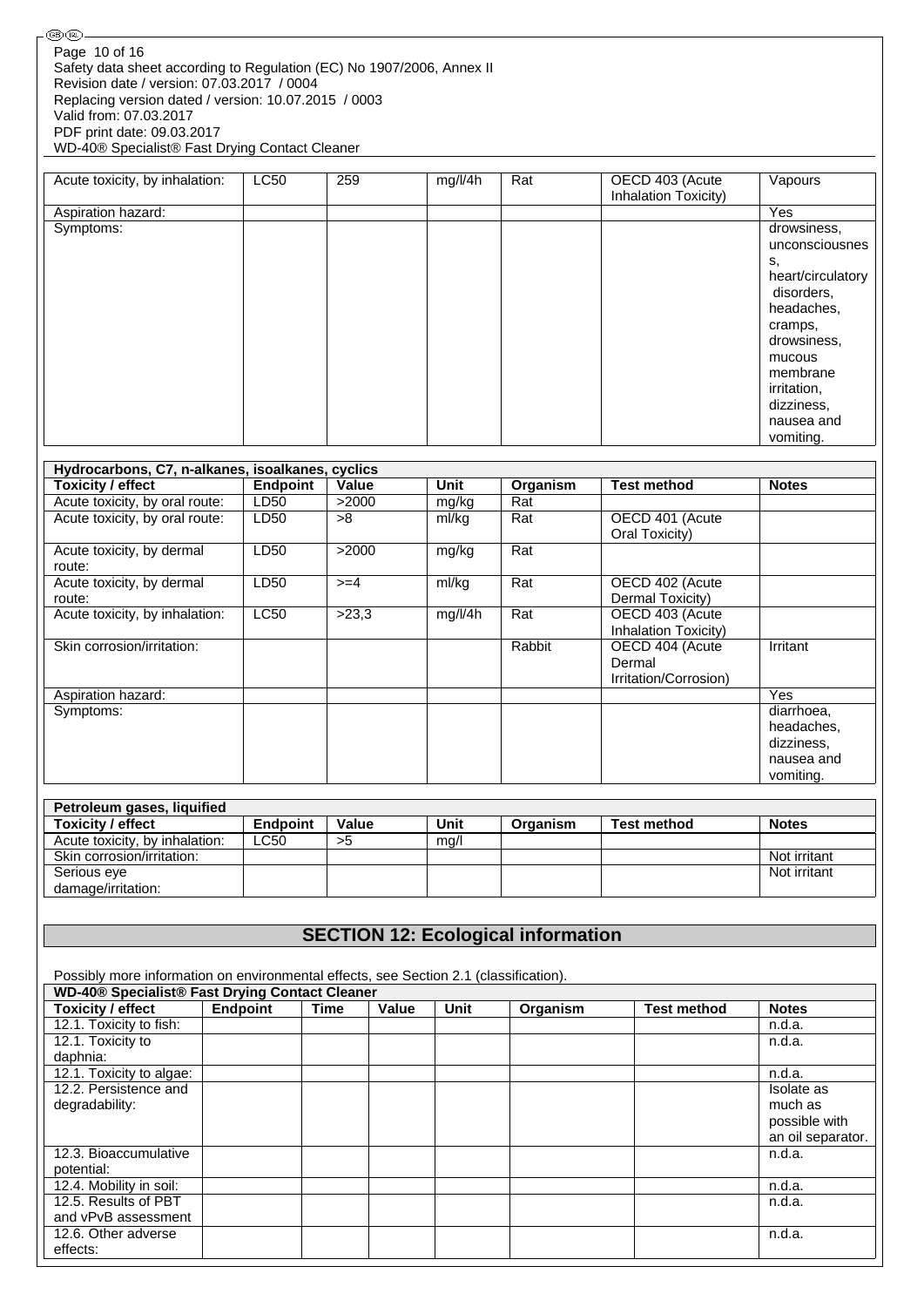| <b>⑧ጪ-</b>                                                                                                                                                                                                                                                                                             |                                      |                  |                 |                          |                            |                                                                                                               |                                                       |  |
|--------------------------------------------------------------------------------------------------------------------------------------------------------------------------------------------------------------------------------------------------------------------------------------------------------|--------------------------------------|------------------|-----------------|--------------------------|----------------------------|---------------------------------------------------------------------------------------------------------------|-------------------------------------------------------|--|
| Page 11 of 16<br>Safety data sheet according to Regulation (EC) No 1907/2006, Annex II<br>Revision date / version: 07.03.2017 / 0004<br>Replacing version dated / version: 10.07.2015 / 0003<br>Valid from: 07.03.2017<br>PDF print date: 09.03.2017<br>WD-40® Specialist® Fast Drying Contact Cleaner |                                      |                  |                 |                          |                            |                                                                                                               |                                                       |  |
| Other information:                                                                                                                                                                                                                                                                                     |                                      |                  |                 |                          |                            |                                                                                                               | According to<br>the recipe,<br>contains no<br>AOX.    |  |
| Propan-2-ol                                                                                                                                                                                                                                                                                            |                                      |                  |                 |                          |                            |                                                                                                               |                                                       |  |
| <b>Toxicity / effect</b>                                                                                                                                                                                                                                                                               | <b>Endpoint</b>                      | <b>Time</b>      | Value           | <b>Unit</b>              | Organism                   | <b>Test method</b>                                                                                            | <b>Notes</b>                                          |  |
| 12.1. Toxicity to fish:                                                                                                                                                                                                                                                                                | <b>LC50</b>                          | 96h              | 1400            | mg/l                     | Lepomis<br>macrochirus     |                                                                                                               |                                                       |  |
| 12.1. Toxicity to                                                                                                                                                                                                                                                                                      | <b>EC50</b>                          | 48h              | 2285            | mg/l                     | Daphnia magna              |                                                                                                               |                                                       |  |
| daphnia:                                                                                                                                                                                                                                                                                               |                                      |                  |                 |                          |                            |                                                                                                               |                                                       |  |
| 12.1. Toxicity to algae:                                                                                                                                                                                                                                                                               | EC50                                 | 72h              | >100            | mg/l                     | Desmodesmus<br>subspicatus |                                                                                                               |                                                       |  |
| 12.2. Persistence and<br>degradability:                                                                                                                                                                                                                                                                |                                      | $\overline{21d}$ | 95              | $\frac{0}{0}$            |                            | <b>OECD 301 E</b><br>(Ready<br>Biodegradability -<br>Modified OECD<br>Screening Test)                         |                                                       |  |
| 12.2. Persistence and<br>degradability:                                                                                                                                                                                                                                                                |                                      |                  | 99,9            | %                        |                            | <b>OECD 303 A</b><br>(Simulation Test -<br>Aerobic Sewage<br>Treatment -<br><b>Activated Sludge</b><br>Units) |                                                       |  |
| 12.3. Bioaccumulative<br>potential:                                                                                                                                                                                                                                                                    | Log Pow                              |                  | 0,05            |                          |                            | <b>OECD 107</b><br>(Partition<br>Coefficient (n-<br>octanol/water) -<br><b>Shake Flask</b><br>Method)         |                                                       |  |
| 12.4. Mobility in soil:                                                                                                                                                                                                                                                                                | Koc                                  |                  | 1,1             |                          |                            |                                                                                                               | expert<br>judgement                                   |  |
| 12.5. Results of PBT                                                                                                                                                                                                                                                                                   |                                      |                  |                 |                          |                            |                                                                                                               | No PBT                                                |  |
| and vPvB assessment                                                                                                                                                                                                                                                                                    |                                      |                  |                 |                          |                            |                                                                                                               | substance, No<br>vPvB substance                       |  |
| Toxicity to bacteria:                                                                                                                                                                                                                                                                                  | EC <sub>50</sub>                     |                  | >1000           | mg/l                     | activated sludge           |                                                                                                               |                                                       |  |
| Other information:                                                                                                                                                                                                                                                                                     | <b>ThOD</b>                          |                  | 2,4             | g/g                      |                            |                                                                                                               |                                                       |  |
| Other information:                                                                                                                                                                                                                                                                                     | BOD <sub>5</sub>                     |                  | 53              | $\overline{\frac{9}{6}}$ |                            |                                                                                                               |                                                       |  |
| Other information:                                                                                                                                                                                                                                                                                     | COD                                  |                  | 96              | $\overline{\frac{9}{6}}$ |                            |                                                                                                               | References                                            |  |
| Other information:<br>Other information:                                                                                                                                                                                                                                                               | $\overline{COD}$<br>BOD <sub>5</sub> |                  | 2,4<br>53       | g/g<br>$\frac{9}{6}$     |                            |                                                                                                               |                                                       |  |
| Other information:                                                                                                                                                                                                                                                                                     | <b>BOD</b>                           |                  | 1171            | mg/g                     |                            |                                                                                                               |                                                       |  |
|                                                                                                                                                                                                                                                                                                        |                                      |                  |                 |                          |                            |                                                                                                               |                                                       |  |
| Hydrocarbons, C6, isoalkanes, < 5% n-hexane                                                                                                                                                                                                                                                            |                                      |                  |                 |                          |                            |                                                                                                               |                                                       |  |
| <b>Toxicity / effect</b>                                                                                                                                                                                                                                                                               | <b>Endpoint</b>                      | <b>Time</b>      | Value           | Unit                     | Organism                   | <b>Test method</b>                                                                                            | <b>Notes</b>                                          |  |
| 12.1. Toxicity to fish:                                                                                                                                                                                                                                                                                | <b>EC50</b>                          | 96h              | 18,27           | mg/l                     | Oncorhynchus<br>mykiss     |                                                                                                               |                                                       |  |
| 12.1. Toxicity to<br>daphnia:                                                                                                                                                                                                                                                                          | EC50                                 | 48h              | 31,9            | mg/l                     | Daphnia magna              |                                                                                                               |                                                       |  |
| 12.2. Persistence and<br>degradability:                                                                                                                                                                                                                                                                |                                      | 28d              | $\overline{98}$ | $\frac{9}{6}$            |                            |                                                                                                               | Readily<br>biodegradable<br>(Analogous<br>conclusion) |  |
| 12.3. Bioaccumulative<br>potential:                                                                                                                                                                                                                                                                    | Log Kow                              |                  | $2,9-4$         |                          |                            |                                                                                                               |                                                       |  |
| 12.3. Bioaccumulative<br>potential:                                                                                                                                                                                                                                                                    | <b>BCF</b>                           |                  | 242-253         |                          |                            |                                                                                                               |                                                       |  |

| Hydrocarbons, C7, n-alkanes, isoalkanes, cyclics |             |      |       |      |                        |                                                    |              |
|--------------------------------------------------|-------------|------|-------|------|------------------------|----------------------------------------------------|--------------|
| <b>Toxicity / effect</b>                         | Endpoint    | Time | Value | Unit | Organism               | <b>Test method</b>                                 | <b>Notes</b> |
| 12.1. Toxicity to fish:                          | <b>LC50</b> | 96h  | >13.4 | mq/l | Oncorhynchus<br>mvkiss | OECD 203<br>(Fish, Acute)<br><b>Toxicity Test)</b> |              |

No PBT substance, No vPvB substance

12.5. Results of PBT and vPvB assessment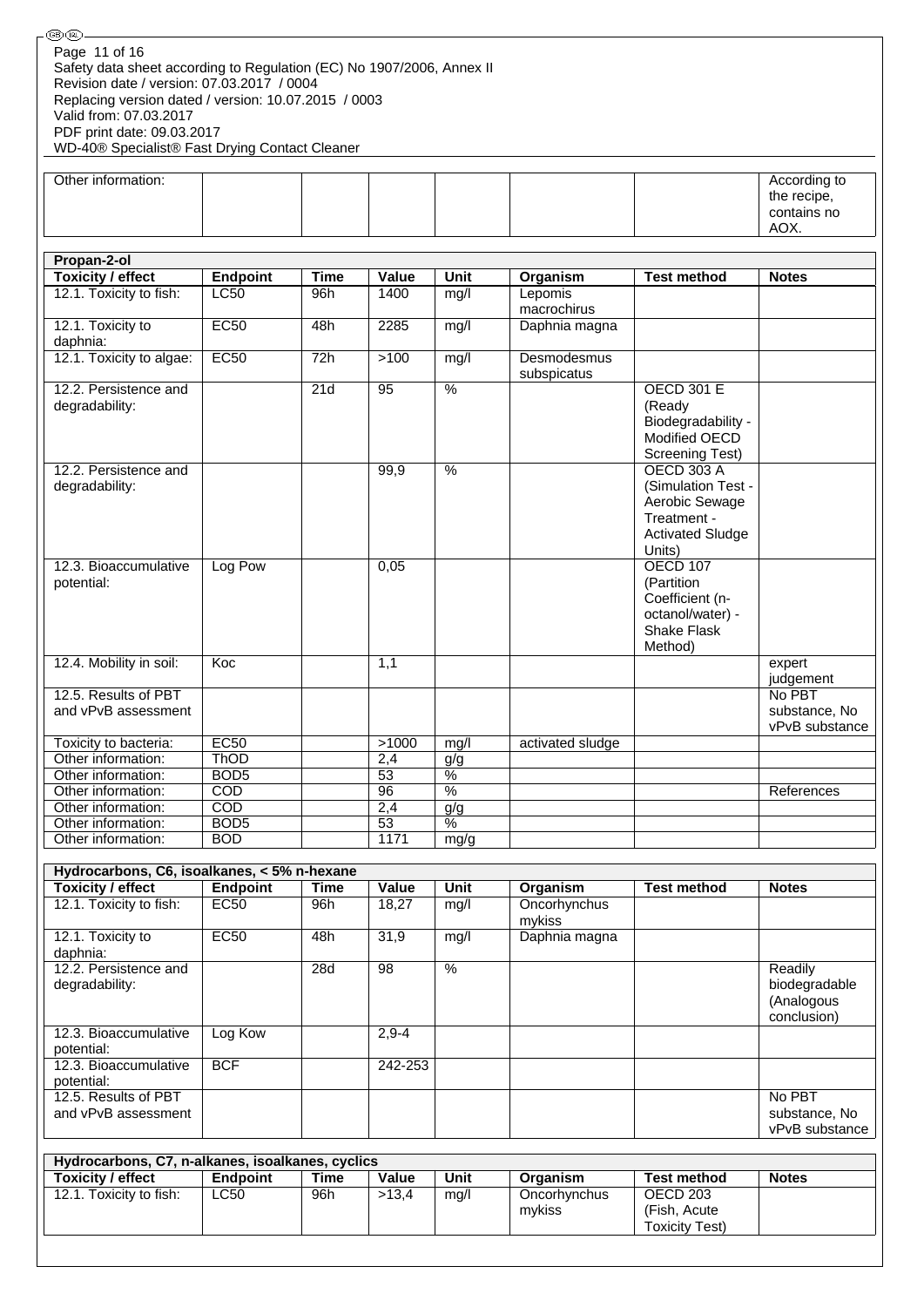| ை (ொ<br>Page 12 of 16                                                                                                                                                                                                                                                                                                                                                                                                                                                                                                                                                                                                                                                                                                                                                                                                                                            |                                                                  |             |       |      |                                     |                                                                         |              |  |
|------------------------------------------------------------------------------------------------------------------------------------------------------------------------------------------------------------------------------------------------------------------------------------------------------------------------------------------------------------------------------------------------------------------------------------------------------------------------------------------------------------------------------------------------------------------------------------------------------------------------------------------------------------------------------------------------------------------------------------------------------------------------------------------------------------------------------------------------------------------|------------------------------------------------------------------|-------------|-------|------|-------------------------------------|-------------------------------------------------------------------------|--------------|--|
| Safety data sheet according to Regulation (EC) No 1907/2006, Annex II<br>Revision date / version: 07.03.2017 / 0004<br>Replacing version dated / version: 10.07.2015 / 0003<br>Valid from: 07.03.2017                                                                                                                                                                                                                                                                                                                                                                                                                                                                                                                                                                                                                                                            |                                                                  |             |       |      |                                     |                                                                         |              |  |
| PDF print date: 09.03.2017<br>WD-40® Specialist® Fast Drying Contact Cleaner                                                                                                                                                                                                                                                                                                                                                                                                                                                                                                                                                                                                                                                                                                                                                                                     |                                                                  |             |       |      |                                     |                                                                         |              |  |
|                                                                                                                                                                                                                                                                                                                                                                                                                                                                                                                                                                                                                                                                                                                                                                                                                                                                  | <b>EL50</b>                                                      | 24h         | 12    |      |                                     | OECD <sub>202</sub>                                                     |              |  |
| 12.1. Toxicity to<br>daphnia:                                                                                                                                                                                                                                                                                                                                                                                                                                                                                                                                                                                                                                                                                                                                                                                                                                    |                                                                  |             |       | mq/l | Daphnia magna                       | (Daphnia sp.<br>Acute<br>Immobilisation<br>Test)                        |              |  |
| 12.1. Toxicity to<br>daphnia:                                                                                                                                                                                                                                                                                                                                                                                                                                                                                                                                                                                                                                                                                                                                                                                                                                    | <b>LC50</b>                                                      | 48h         | 3     | mg/l | Daphnia magna                       | OECD <sub>202</sub><br>(Daphnia sp.<br>Acute<br>Immobilisation<br>Test) |              |  |
| 12.1. Toxicity to algae:                                                                                                                                                                                                                                                                                                                                                                                                                                                                                                                                                                                                                                                                                                                                                                                                                                         | <b>EL50</b>                                                      | 72h         | 12    | mg/l | Pseudokirchnerie<br>lla subcapitata | OECD <sub>201</sub><br>(Alga, Growth<br>Inhibition Test)                |              |  |
| Petroleum gases, liquified                                                                                                                                                                                                                                                                                                                                                                                                                                                                                                                                                                                                                                                                                                                                                                                                                                       |                                                                  |             |       |      |                                     |                                                                         |              |  |
| <b>Toxicity / effect</b>                                                                                                                                                                                                                                                                                                                                                                                                                                                                                                                                                                                                                                                                                                                                                                                                                                         | <b>Endpoint</b>                                                  | <b>Time</b> | Value | Unit | Organism                            | <b>Test method</b>                                                      | <b>Notes</b> |  |
| 12.3. Bioaccumulative<br>potential:                                                                                                                                                                                                                                                                                                                                                                                                                                                                                                                                                                                                                                                                                                                                                                                                                              |                                                                  |             |       |      |                                     |                                                                         | No           |  |
| EC disposal code no.:<br>The waste codes are recommendations based on the scheduled use of this product.<br>Owing to the user's specific conditions for use and disposal, other waste codes may be<br>allocated under certain circumstances. (2014/955/EU)<br>11 01 13 degreasing wastes containing hazardous substances<br>14 06 03 other solvents and solvent mixtures<br>20 01 29 detergents containing hazardous substances<br>Recommendation:<br>Sewage disposal shall be discouraged.<br>Pay attention to local and national official regulations.<br>E.g. suitable incineration plant.<br>E.g. dispose at suitable refuse site.<br>For contaminated packing material<br>Pay attention to local and national official regulations.<br>Recommendation:<br>Do not perforate, cut up or weld uncleaned container.<br>Recycling<br>15 01 04 metallic packaging |                                                                  |             |       |      |                                     |                                                                         |              |  |
| <b>SECTION 14: Transport information</b>                                                                                                                                                                                                                                                                                                                                                                                                                                                                                                                                                                                                                                                                                                                                                                                                                         |                                                                  |             |       |      |                                     |                                                                         |              |  |
| <b>General statements</b>                                                                                                                                                                                                                                                                                                                                                                                                                                                                                                                                                                                                                                                                                                                                                                                                                                        |                                                                  |             |       |      |                                     |                                                                         |              |  |
| 14.1. UN number:<br>1950                                                                                                                                                                                                                                                                                                                                                                                                                                                                                                                                                                                                                                                                                                                                                                                                                                         |                                                                  |             |       |      |                                     |                                                                         |              |  |
| Transport by road/by rail (ADR/RID)<br>14.2. UN proper shipping name:<br>UN 1950 AEROSOLS                                                                                                                                                                                                                                                                                                                                                                                                                                                                                                                                                                                                                                                                                                                                                                        |                                                                  |             |       |      |                                     |                                                                         |              |  |
| 14.3. Transport hazard class(es):<br>2.1<br>14.4. Packing group:<br>5F<br>Classification code:                                                                                                                                                                                                                                                                                                                                                                                                                                                                                                                                                                                                                                                                                                                                                                   |                                                                  |             |       |      |                                     |                                                                         |              |  |
| LQ:                                                                                                                                                                                                                                                                                                                                                                                                                                                                                                                                                                                                                                                                                                                                                                                                                                                              | 1 L<br>14.5. Environmental hazards:<br>environmentally hazardous |             |       |      |                                     |                                                                         |              |  |
| Tunnel restriction code:                                                                                                                                                                                                                                                                                                                                                                                                                                                                                                                                                                                                                                                                                                                                                                                                                                         | D<br>Trancnart by can (IMDC anda)                                |             |       |      |                                     |                                                                         |              |  |

# **Transport by sea (IMDG-code)**

14.2. UN proper shipping name: AEROSOLS (NAPHTHA (PETROLEUM)) 14.3. Transport hazard class(es):  $\frac{1}{2}$  2.1 14.4. Packing group:<br>EmS: Marine Pollutant:<br>14.5. Environmental hazards:

F-D, S-U<br>Yes environmentally hazardous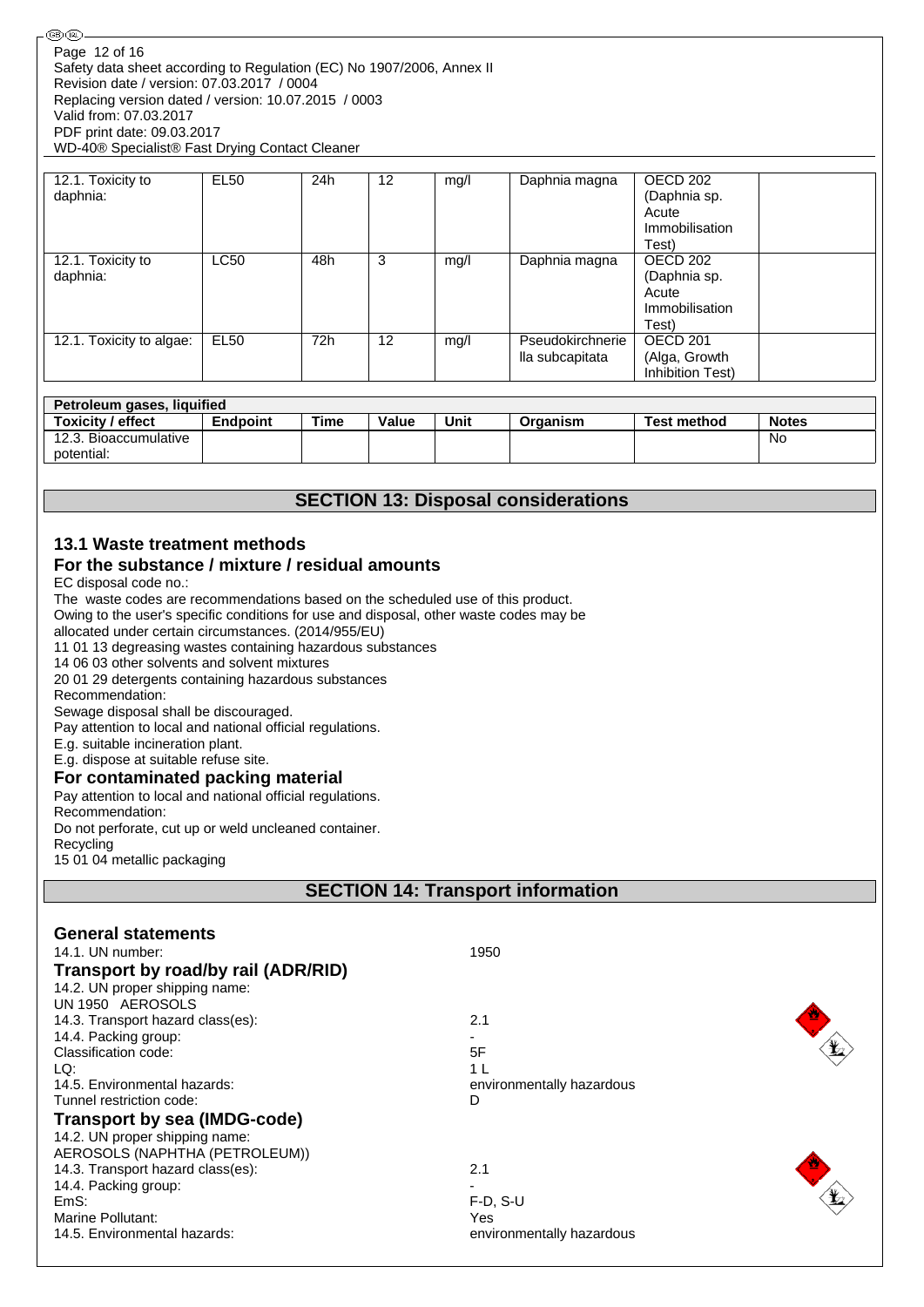| . ® (ொ                                                                                                                                                                                                                                                            |                                                    |  |  |  |  |  |  |
|-------------------------------------------------------------------------------------------------------------------------------------------------------------------------------------------------------------------------------------------------------------------|----------------------------------------------------|--|--|--|--|--|--|
| Page 13 of 16                                                                                                                                                                                                                                                     |                                                    |  |  |  |  |  |  |
| Safety data sheet according to Regulation (EC) No 1907/2006, Annex II<br>Revision date / version: 07.03.2017 / 0004<br>Replacing version dated / version: 10.07.2015 / 0003<br>Valid from: 07.03.2017<br>PDF print date: 09.03.2017                               |                                                    |  |  |  |  |  |  |
| WD-40® Specialist® Fast Drying Contact Cleaner                                                                                                                                                                                                                    |                                                    |  |  |  |  |  |  |
| <b>Transport by air (IATA)</b><br>14.2. UN proper shipping name:<br>Aerosols, flammable<br>14.3. Transport hazard class(es):                                                                                                                                      | 2.1                                                |  |  |  |  |  |  |
| 14.4. Packing group:                                                                                                                                                                                                                                              |                                                    |  |  |  |  |  |  |
| 14.5. Environmental hazards:                                                                                                                                                                                                                                      | Not applicable                                     |  |  |  |  |  |  |
| 14.6. Special precautions for user                                                                                                                                                                                                                                |                                                    |  |  |  |  |  |  |
| Persons employed in transporting dangerous goods must be trained.<br>All persons involved in transporting must observe safety regulations.<br>Precautions must be taken to prevent damage.                                                                        |                                                    |  |  |  |  |  |  |
| 14.7. Transport in bulk according to Annex II of MARPOL and the IBC Code<br>Freighted as packaged goods rather than in bulk, therefore not applicable.                                                                                                            |                                                    |  |  |  |  |  |  |
| Minimum amount regulations have not been taken into account.<br>Danger code and packing code on request.<br>Comply with special provisions.                                                                                                                       |                                                    |  |  |  |  |  |  |
|                                                                                                                                                                                                                                                                   | <b>SECTION 15: Regulatory information</b>          |  |  |  |  |  |  |
|                                                                                                                                                                                                                                                                   |                                                    |  |  |  |  |  |  |
| 15.1 Safety, health and environmental regulations/legislation specific for the substance or mixture<br>Observe restrictions:<br>Comply with trade association/occupational health regulations.                                                                    |                                                    |  |  |  |  |  |  |
| 100 %<br>Directive 2010/75/EU (VOC):                                                                                                                                                                                                                              |                                                    |  |  |  |  |  |  |
| <b>REGULATION (EC) No 648/2004</b><br>30 % and more<br>aliphatic hydrocarbons                                                                                                                                                                                     |                                                    |  |  |  |  |  |  |
| Observe youth employment law (German regulation).                                                                                                                                                                                                                 |                                                    |  |  |  |  |  |  |
| 15.2 Chemical safety assessment<br>A chemical safety assessment is not provided for mixtures.                                                                                                                                                                     |                                                    |  |  |  |  |  |  |
| <b>SECTION 16: Other information</b>                                                                                                                                                                                                                              |                                                    |  |  |  |  |  |  |
|                                                                                                                                                                                                                                                                   |                                                    |  |  |  |  |  |  |
| <b>EU F0057</b>                                                                                                                                                                                                                                                   |                                                    |  |  |  |  |  |  |
| Revised sections:                                                                                                                                                                                                                                                 | 2,16                                               |  |  |  |  |  |  |
| These details refer to the product as it is delivered.                                                                                                                                                                                                            |                                                    |  |  |  |  |  |  |
| Employee instruction/training in handling hazardous materials is required.<br>Employee training in handling dangerous goods is required.                                                                                                                          |                                                    |  |  |  |  |  |  |
| Classification and processes used to derive the classification of the mixture in accordance with                                                                                                                                                                  |                                                    |  |  |  |  |  |  |
| the ordinance (EG) 1272/2008 (CLP):                                                                                                                                                                                                                               |                                                    |  |  |  |  |  |  |
| <b>Classification in accordance with regulation</b>                                                                                                                                                                                                               | <b>Evaluation method used</b>                      |  |  |  |  |  |  |
| (EC) No. 1272/2008 (CLP)                                                                                                                                                                                                                                          |                                                    |  |  |  |  |  |  |
| Eye Irrit. 2, H319                                                                                                                                                                                                                                                | Classification according to calculation procedure. |  |  |  |  |  |  |
| Skin Irrit. 2, H315                                                                                                                                                                                                                                               | Classification according to calculation procedure. |  |  |  |  |  |  |
| <b>STOT SE 3, H336</b>                                                                                                                                                                                                                                            | Classification according to calculation procedure. |  |  |  |  |  |  |
| Aquatic Chronic 2, H411                                                                                                                                                                                                                                           | Classification according to calculation procedure. |  |  |  |  |  |  |
| Aerosol 1, H222                                                                                                                                                                                                                                                   | Classification according to calculation procedure. |  |  |  |  |  |  |
| Asp. Tox. 1, H304                                                                                                                                                                                                                                                 | Classification according to calculation procedure. |  |  |  |  |  |  |
| Aerosol 1, H229                                                                                                                                                                                                                                                   | Classification according to calculation procedure. |  |  |  |  |  |  |
|                                                                                                                                                                                                                                                                   |                                                    |  |  |  |  |  |  |
| The following phrases represent the posted Hazard Class and Risk Category Code (GHS/CLP) of the product and the constituents<br>(specified in Section 2 and 3).<br>H225 Highly flammable liquid and vapour.<br>H304 May be fatal if swallowed and enters airways. |                                                    |  |  |  |  |  |  |

H315 Causes skin irritation.

H319 Causes serious eye irritation.

H336 May cause drowsiness or dizziness.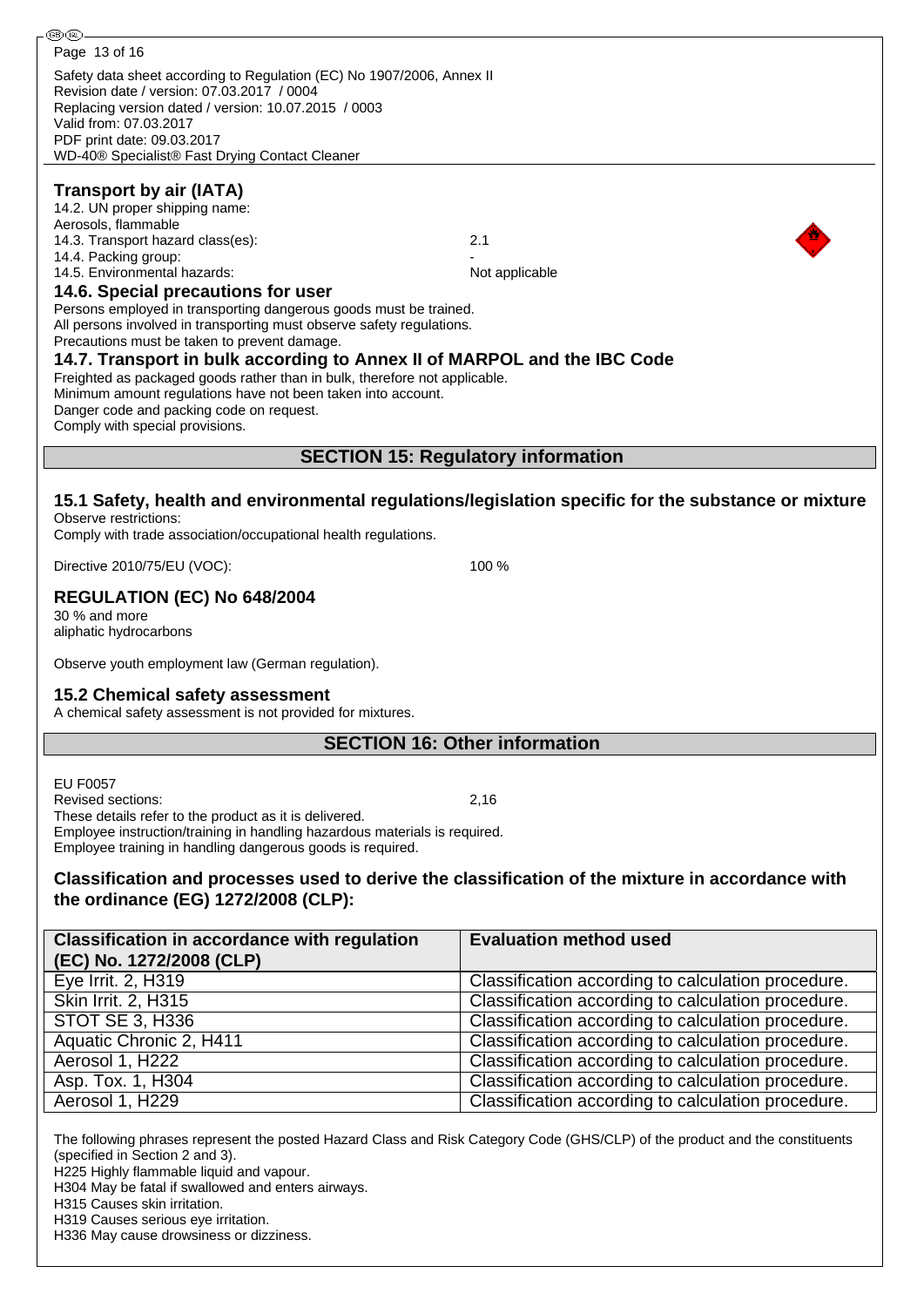⊛® Page 14 of 16Safety data sheet according to Regulation (EC) No 1907/2006, Annex II Revision date / version: 07.03.2017 / 0004 Replacing version dated / version: 10.07.2015 / 0003 Valid from: 07.03.2017 PDF print date: 09.03.2017 WD-40® Specialist® Fast Drying Contact Cleaner H411 Toxic to aquatic life with long lasting effects. Eye Irrit. — Eye irritation Skin Irrit. — Skin irritation STOT SE — Specific target organ toxicity - single exposure - narcotic effects Aquatic Chronic — Hazardous to the aquatic environment - chronic Aerosol — Aerosols Asp. Tox. — Aspiration hazard Flam. Liq. — Flammable liquid **Any abbreviations and acronyms used in this document:** AC Article Categories acc., acc. to according, according to ACGIHAmerican Conference of Governmental Industrial Hygienists ADR Accord européen relatif au transport international des marchandises Dangereuses par Route (= European Agreement concerning the International Carriage of Dangerous Goods by Road) AOEL Acceptable Operator Exposure Level AOX Adsorbable organic halogen compounds approx. approximately Art., Art. no. Article number ATE Acute Toxicity Estimate according to Regulation (EC) 1272/2008 (CLP) BAM Bundesanstalt für Materialforschung und -prüfung (Federal Institute for Materials Research and Testing, Germany) BAuA Bundesanstalt für Arbeitsschutz und Arbeitsmedizin (= Federal Institute for Occupational Health and Safety, Germany) BCF Bioconcentration factor BGV Berufsgenossenschaftliche Vorschrift (= Accident Prevention Regulation) BHT Butylhydroxytoluol (= 2,6-Di-t-butyl-4-methyl-phenol) BMGV Biological monitoring guidance value (EH40, UK) BOD Biochemical oxygen demand BSEF Bromine Science and Environmental Forum bw body weight CAS Chemical Abstracts Service CEC Coordinating European Council for the Development of Performance Tests for Fuels, Lubricants and Other Fluids CESIO Comité Européen des Agents de Surface et de leurs Intermédiaires Organiques CIPAC Collaborative International Pesticides Analytical Council CLP Classification, Labelling and Packaging (REGULATION (EC) No 1272/2008 on classification, labelling and packaging of substances and mixtures) CMR carcinogenic, mutagenic, reproductive toxic COD Chemical oxygen demand CTFA Cosmetic, Toiletry, and Fragrance Association DMEL Derived Minimum Effect Level DNEL Derived No Effect Level DOC Dissolved organic carbon DT50 Dwell Time - 50% reduction of start concentration DVS Deutscher Verband für Schweißen und verwandte Verfahren e.V. (= German Association for Welding and Allied Processes) dw dry weight e.g. for example (abbreviation of Latin 'exempli gratia'), for instance EC European Community ECHA European Chemicals Agency EEA European Economic Area EEC European Economic Community EINECS European Inventory of Existing Commercial Chemical Substances ELINCS European List of Notified Chemical Substances EN European Norms EPA United States Environmental Protection Agency (United States of America) ERC Environmental Release Categories ES Exposure scenario etc. et cetera EU European Union EWC European Waste Catalogue Fax. Fax number gen. general GHS Globally Harmonized System of Classification and Labelling of Chemicals GWP Global warming potential HET-CAM Hen's Egg Test - Chorionallantoic Membrane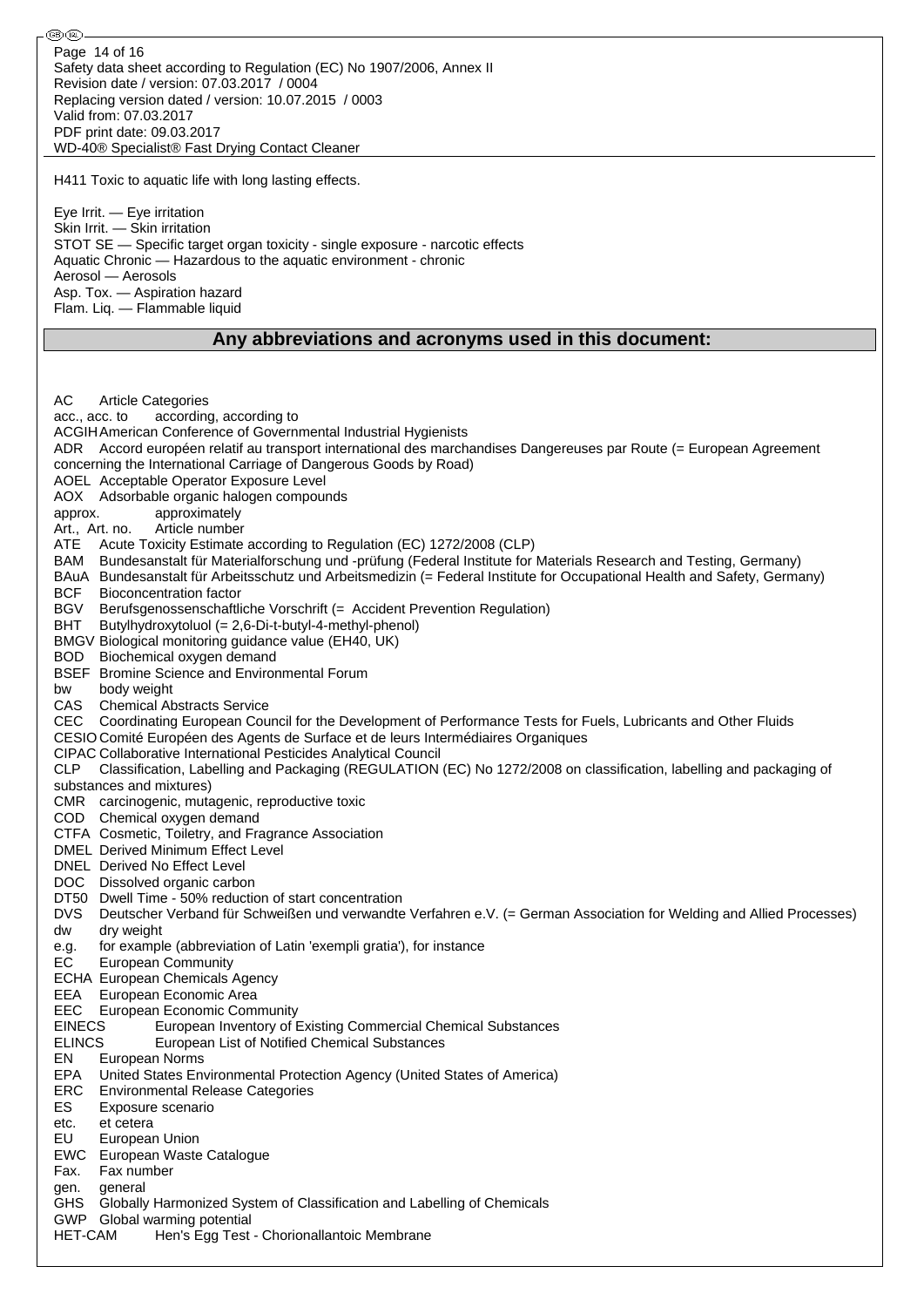⊛® Page 15 of 16Safety data sheet according to Regulation (EC) No 1907/2006, Annex II Revision date / version: 07.03.2017 / 0004 Replacing version dated / version: 10.07.2015 / 0003 Valid from: 07.03.2017 PDF print date: 09.03.2017 WD-40® Specialist® Fast Drying Contact Cleaner HGWP Halocarbon Global Warming Potential IARC International Agency for Research on Cancer IATA International Air Transport Association IBC Intermediate Bulk Container IBC (Code) International Bulk Chemical (Code) IC Inhibitory concentration IMDG-code International Maritime Code for Dangerous Goods incl. including, inclusive IUCLIDInternational Uniform ChemicaL Information Database LC lethal concentration LC50 lethal concentration 50 percent kill LCLo lowest published lethal concentration LD Lethal Dose of a chemical LD50 Lethal Dose, 50% kill LDLo Lethal Dose Low LOAELLowest Observed Adverse Effect Level LOEC Lowest Observed Effect Concentration LOEL Lowest Observed Effect Level LQ Limited Quantities<br>MARPOL Internatio International Convention for the Prevention of Marine Pollution from Ships n.a. not applicable n.av. not available n.c. not checked n.d.a. no data available NIOSHNational Institute of Occupational Safety and Health (United States of America) NOAEC No Observed Adverse Effective Concentration NOAEL No Observed Adverse Effect Level NOEC No Observed Effect Concentration NOEL No Observed Effect Level ODP Ozone Depletion Potential OECD Organisation for Economic Co-operation and Development org. organic PAH polycyclic aromatic hydrocarbon PBT persistent, bioaccumulative and toxic<br>PC Chemical product category PC Chemical product category<br>PF Polvethvlene Polyethylene PNEC Predicted No Effect Concentration POCP Photochemical ozone creation potential ppm parts per million PROC Process category PTFE Polytetrafluorethylene REACH Registration, Evaluation, Authorisation and Restriction of Chemicals (REGULATION (EC) No 1907/2006 concerning the Registration, Evaluation, Authorisation and Restriction of Chemicals) REACH-IT List-No. 9xx-xxx-x No. is automatically assigned, e.g. to pre-registrations without a CAS No. or other numerical identifier. List Numbers do not have any legal significance, rather they are purely technical identifiers for processing a submission via REACH-IT. RID Règlement concernant le transport International ferroviaire de marchandises Dangereuses (= Regulation concerning the International Carriage of Dangerous Goods by Rail) SADT Self-Accelerating Decomposition Temperature SAR Structure Activity Relationship SU Sector of use SVHC Substances of Very High Concern Tel. Telephone ThOD Theoretical oxygen demand TOC Total organic carbon TRGS Technische Regeln für Gefahrstoffe (=Technical Regulations for Hazardous Substances) UN RTDG United Nations Recommendations on the Transport of Dangerous Goods VbF Verordnung über brennbare Flüssigkeiten (= Regulation for flammable liquids (Austria)) VOC Volatile organic compounds vPvB very persistent and very bioaccumulative WEL-TWA, WEL-STEL WEL-TWA = Workplace Exposure Limit - Long-term exposure limit (8-hour TWA (= time weighted average) reference period), WEL-STEL = Workplace Exposure Limit - Short-term exposure limit (15-minute reference period) (EH40, UK). WHO World Health Organization wwt wet weight

The statements made here should describe the product with regard to the necessary safety precautions - they are